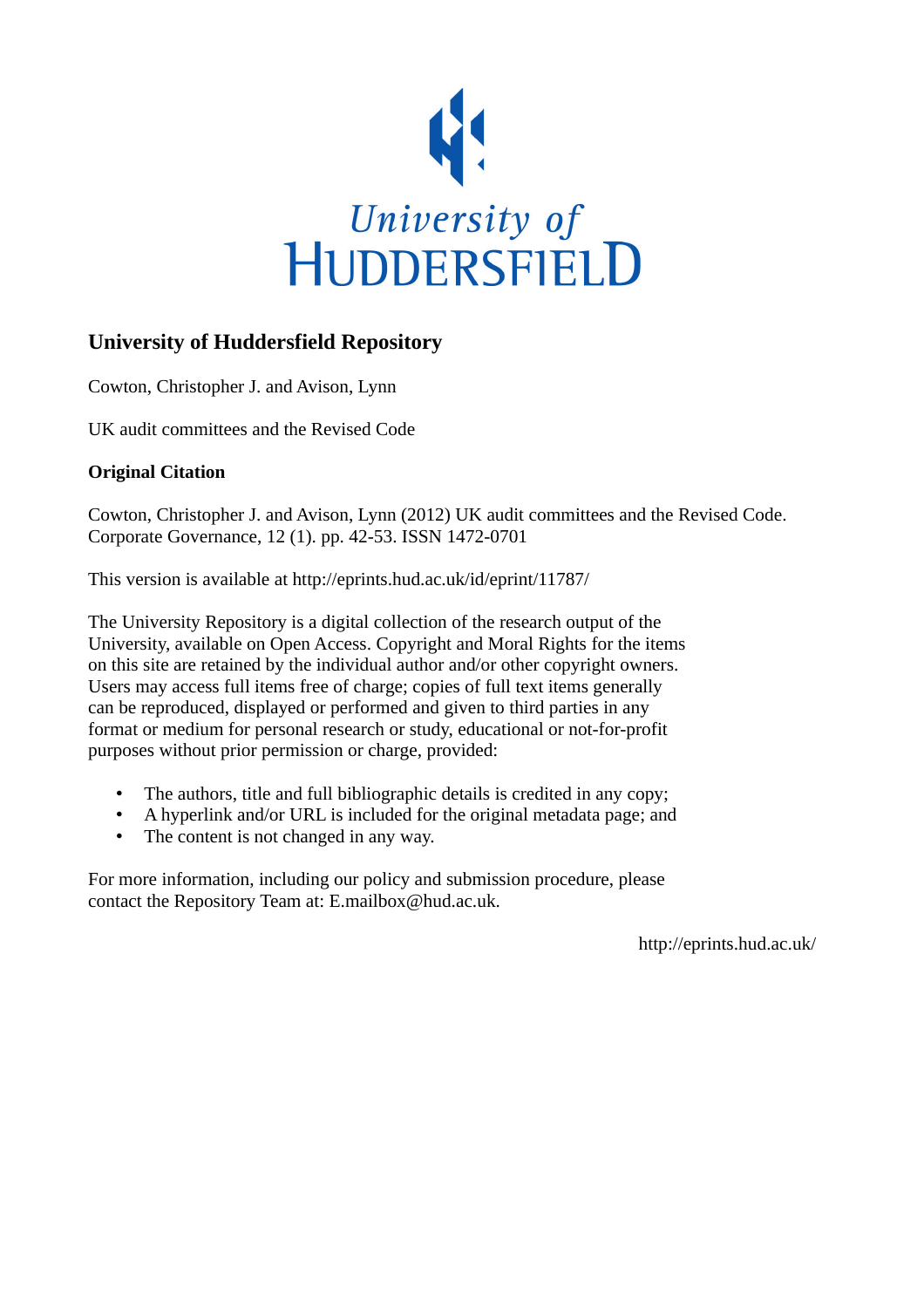## **UK audit committees and the Revised Code**

*Purpose:* The audit committee is one of the most prominent board subcommittees, having a potentially important role to play in ensuring sound corporate governance. This paper examines and discusses the behaviour of companies following revisions to the UK's Revised Code.

*Research design/methodology/approach:* A variety of annual report data from a sample of 50 UK companies, stratified according to size, is collected and analyzed.

*Findings:* General compliance with many provisions of the Revised Code was found. All but one company had an audit committee comprising solely nonexecutive directors. However, in about a quarter of cases the chairman was a member, and in some cases directors were not 'independent' according to the Code's definition. Nevertheless, many companies exceeded the minimum stipulated requirements, for example the number of non-executive directors on the audit committee or the number of meetings held. Some companies, though, did not follow recommended practice, particularly regarding the disclosure of information, and some explanations for non-compliance were weak.

*Implications:* Compliance with disclosure demands regarding audit committees could be improved, as could the quality of explanations when the recommendations of the Code are not followed. It would be sensible for regulators to monitor this, provide more detailed guidance and highlight examples of good practice. Given the resistance of many companies to corporate governance regulation and accusations of 'box ticking', future research should probe why many companies do more than is required or recommended. The research should be repeated when further revisions to the Code are made in respect of audit committees, and practice in countries other than the UK should be researched to provide comparative insights.

## **INTRODUCTION**

When compared with the board itself, relatively little attention has been paid to board sub-committees (Spira and Bender, 2004), in spite of their growing importance. This is significant, for as corporate governance has evolved, so has the role of the audit committee, to the point where 'it is arguably the most important board subcommittee' (Mallin, 2004, p. 98). Given the place of non-executive directors (NEDs) on the audit committee, this growth in importance can be seen as part of a trend 'to establish and increase the independence and powers of non-executive directors' (Clarke, 2007, p. 50).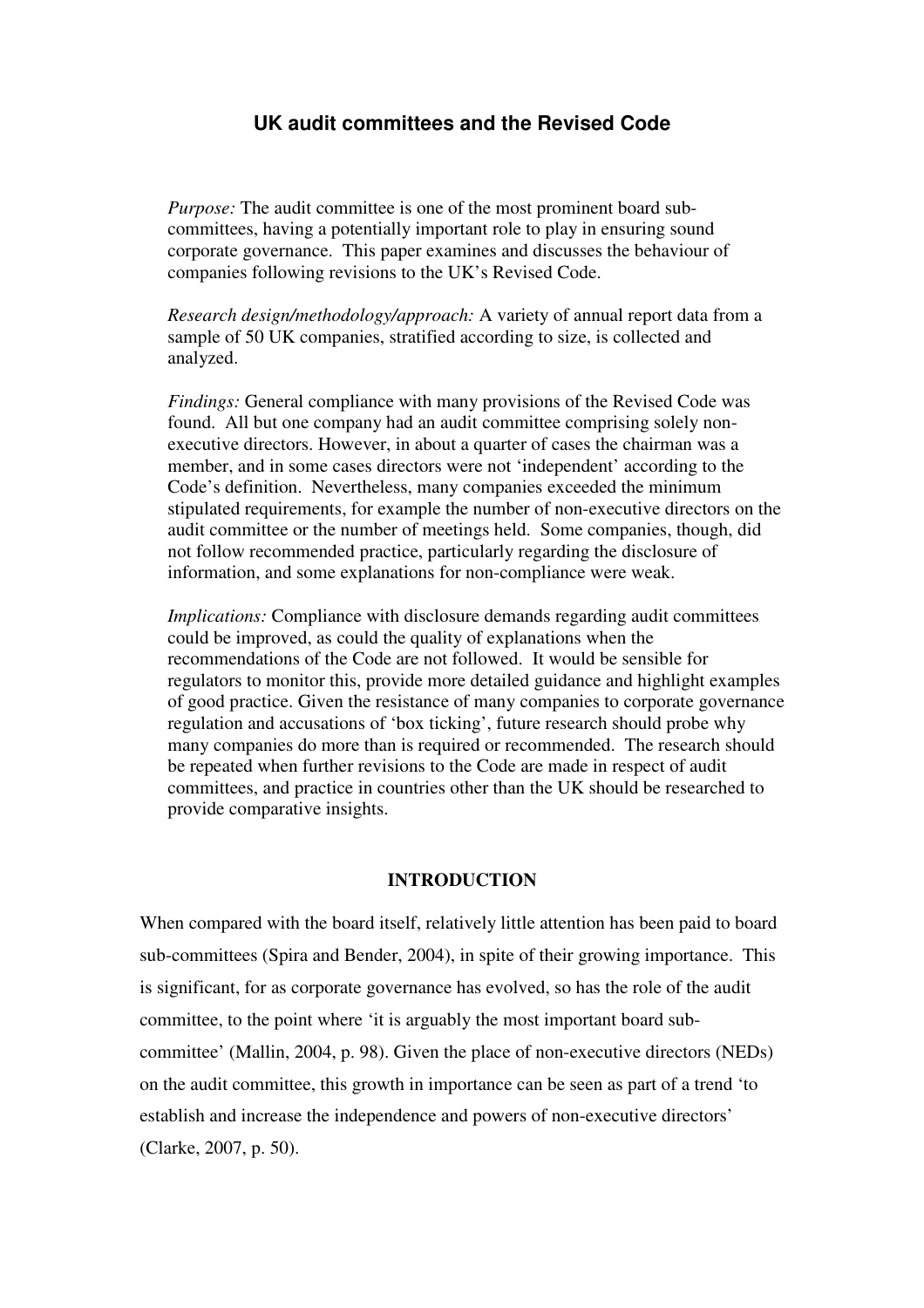The independence of NEDs on the board of directors is considered vital if they are to perform an effective monitoring role and thus ensure satisfactory 'conformance' on the part of executive management (see Spira and Bender, 2004) who, given the separation of ownership and control in the modern corporation (Berle and Means, 1932), are prone to agency problems such as shirking and moral hazard (Jensen and Meckling, 1976). The audit committee offers a check on executive directors' potential manipulation of earnings, through reviewing the financial statements and associated accounting principles and practices, liaising with internal and external auditors, and reviewing the effectiveness of internal controls.

A succession of UK initiatives has advocated the adoption of audit committees and made recommendations regarding their composition and operation. The 'Revised Code' of corporate governance was issued in July 2003 and applied to financial year ends from 31 October 2004 onwards. As rules or guidelines continue to evolve, it is appropriate to examine how companies responded to this particular set of changes, especially since, as at late 2009, the UK Code is undergoing a major review.

The aim of this paper is to determine the extent to which companies adopted the audit committee provisions of the Revised Code when it was introduced, and to identify and discuss significant issues that became apparent. Given the UK's leadership, since the publication of the Cadbury Report, in "principles-based" approaches to corporate governance, such experience is of wider significance than just the UK, providing possible lessons for other jurisdictions. The paper is structured as follows. The first main section provides a review of the literature, which falls into two broad types: first, the various policy documents that have guided the development of audit committees in the UK; and second, research literature on audit committees. From this review are developed a set of research questions. The second section describes the research design and methods. The third and fourth sections, respectively, present and discuss the research findings. The paper ends with conclusions and an outline of limitations and possibilities for future research.

#### **LITERATURE REVIEW**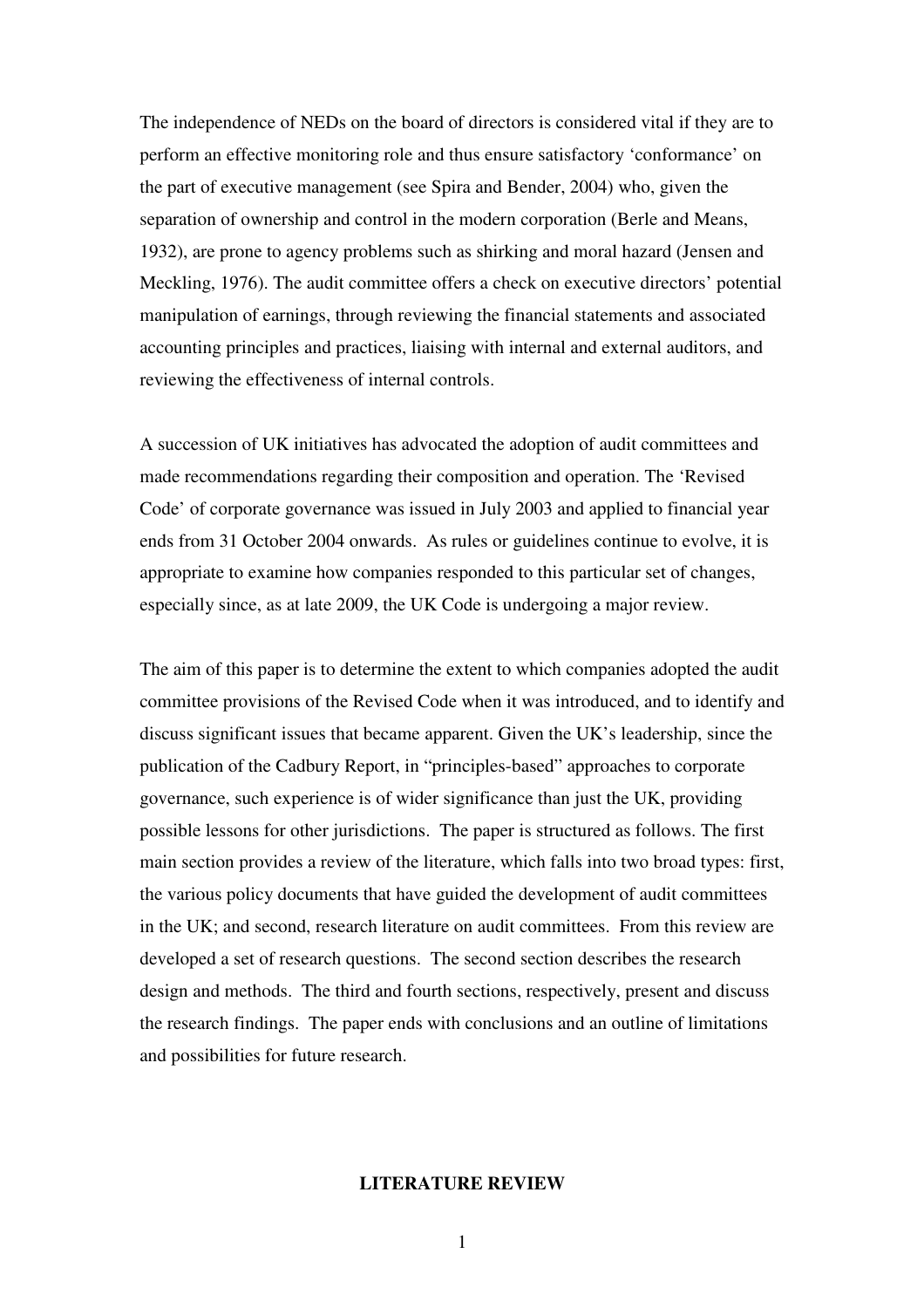Prior to the 1970s few companies in the UK had an audit committee, although they were more common in the US and Canada. Kalbers and Fogerty (1998) suggest that their inclusion in contemporary corporate governance should be seen as a reaction to corporate abuses, which would appear to be the case in the UK, with three peak periods in their formation: 1979 to 1981; 1986 to 1990; and 1992 to 1993 (Collier, 1996). The first peak seems to have been a response to failures in auditing and accounting which arose in the latter half of the 1970s from a number of well publicised financial scandals such as Rolls Royce, Court Line and Pergamon Press. The second is identified with the spectacular corporate failures of the period – for example Polly Peck, Coloroll and BCCI – and the high level of debt in the corporate sector. These failures led to renewed pressure from both inside and outside the accounting profession, which resulted in the appointment of the Cadbury Committee and consequently the third peak in audit committee formation, since the Committee's Code of Best Practice made it virtually mandatory for UK-listed companies to have one (Cadbury, 1992; see Tolley's, 2003, p. 871). Audit committees are now widespread among listed companies in the US and UK (Hemscott, 2003; Spira and Bender, 2004), for example, thus limiting opportunities to research their impact. However, recent research that has been able to compare firms that have an audit committee with those that do not has found evidence that an audit committee adds value. In their comparison of foreign registrants in the US, Chen et al. (2008) found that those that chose not to establish an audit committee tended to have significantly lower earnings-return associations.

The Cadbury Code recommended that the board should establish an audit committee of at least three non-executive directors (NEDs), at least two being independent, and that it should have written terms of reference. The Cadbury Code was superseded by the Combined Code in 1998. Derived from the report of the Hampel Committee, which had been set up in 1995 to review the implementation of the recommendations of the Cadbury Code (Hampel, 1998) and the Greenbury report on directors' remuneration, the Combined Code recommended that listed companies establish an audit committee with written terms of reference and at least three members, all of whom should be NEDs and the majority of whom should be independent.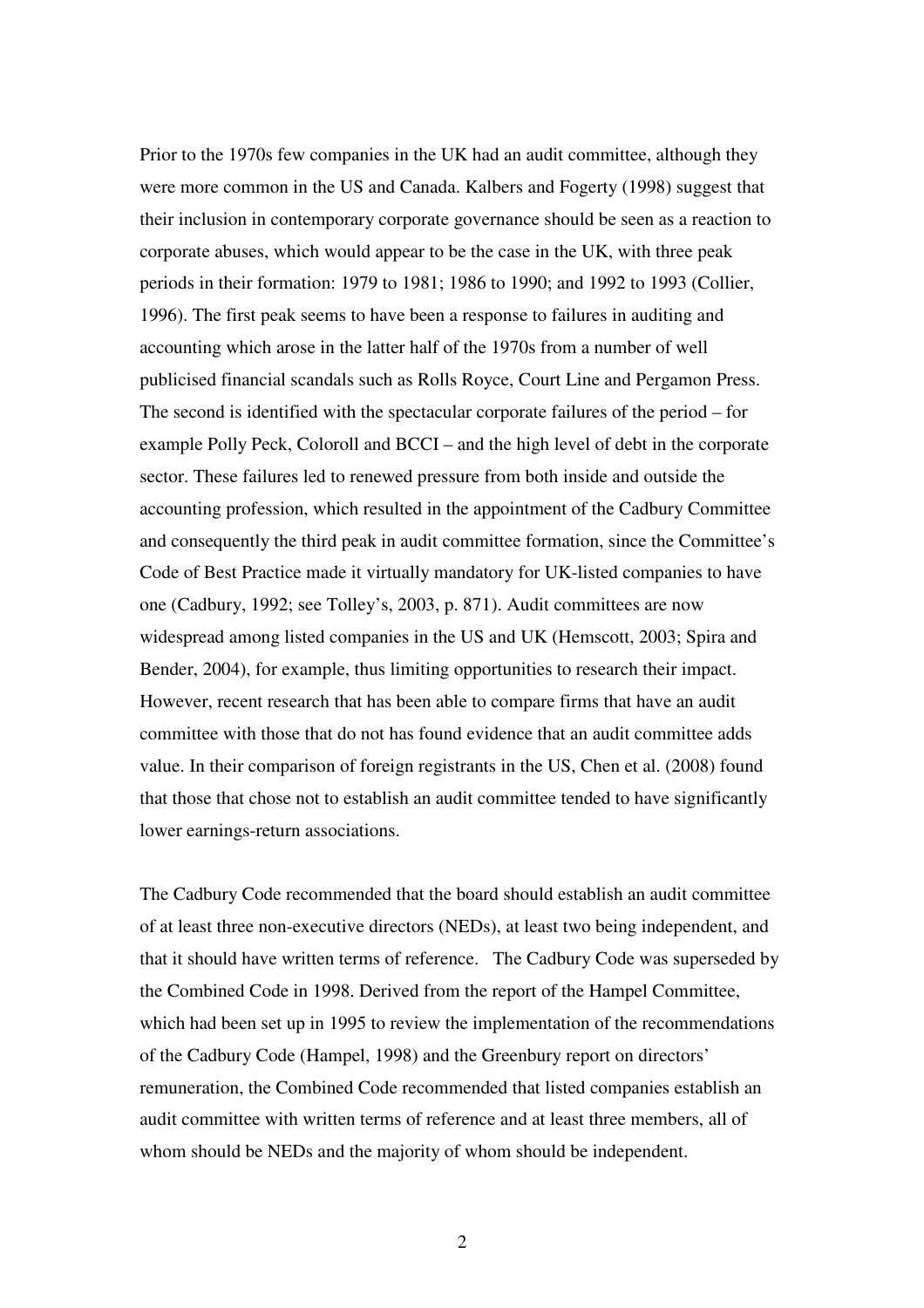The Combined Code on Corporate Governance (the Revised Code), which was issued in July 2003 (FRC, 2003), superseded the original Combined Code, following reviews by Derek Higgs on the role and effectiveness of non-executive directors (Higgs, 2003) and by Sir Robert Smith on audit committees (Smith, 2003). It incorporates their guidelines. The Smith Guidance had recommended that:

**all members of the committee should be independent nonexecutive directors and that the board should satisfy itself that at least one member of the audit committee has recent and relevant experience** and appointments should be for a period of up to three years, extendable by no more than two additional three-year periods, so long as members continue to be independent.

The section in bold is incorporated within the Revised Code (C.3.1) whilst the remainder forms part of The Smith Guidance to the Revised Code. Table 1 summarises the development of the recommendations regarding audit committees.

## *Insert Table 1 here*

As can be seen from Table 1, the requirements for audit committees have been modified gradually as a result of successive reports. Whereas the number of NEDs required for smaller (but not actually small) companies (those below the FTSE  $350$ )<sup>1</sup> has been relaxed slightly, there has generally been an increasing emphasis on their independence. The Cadbury requirement of at least two independent NEDs meant that they could, in principle, have found themselves in a minority, a shortcoming that was remedied by the 1998 Combined Code.

The Revised Code states that the board should determine whether a director is independent in character and judgement, and whether there are relationships or circumstances which are likely to affect, or could appear to affect, the director's judgement. Independence is overwhelmingly seen as the most significant attribute of an audit committee member (Windram and Song, 2004; see Mangena and Tauringana, 2008). This is empirically supported by Chan and Li (2008) who, in their study of the

 $\overline{a}$ 

<sup>&</sup>lt;sup>1</sup> FTSE 350 refers to the 350 largest companies by market capitalization listed on the London Stock Exchange. It is made up of the FTSE 100 and the FTSE 250.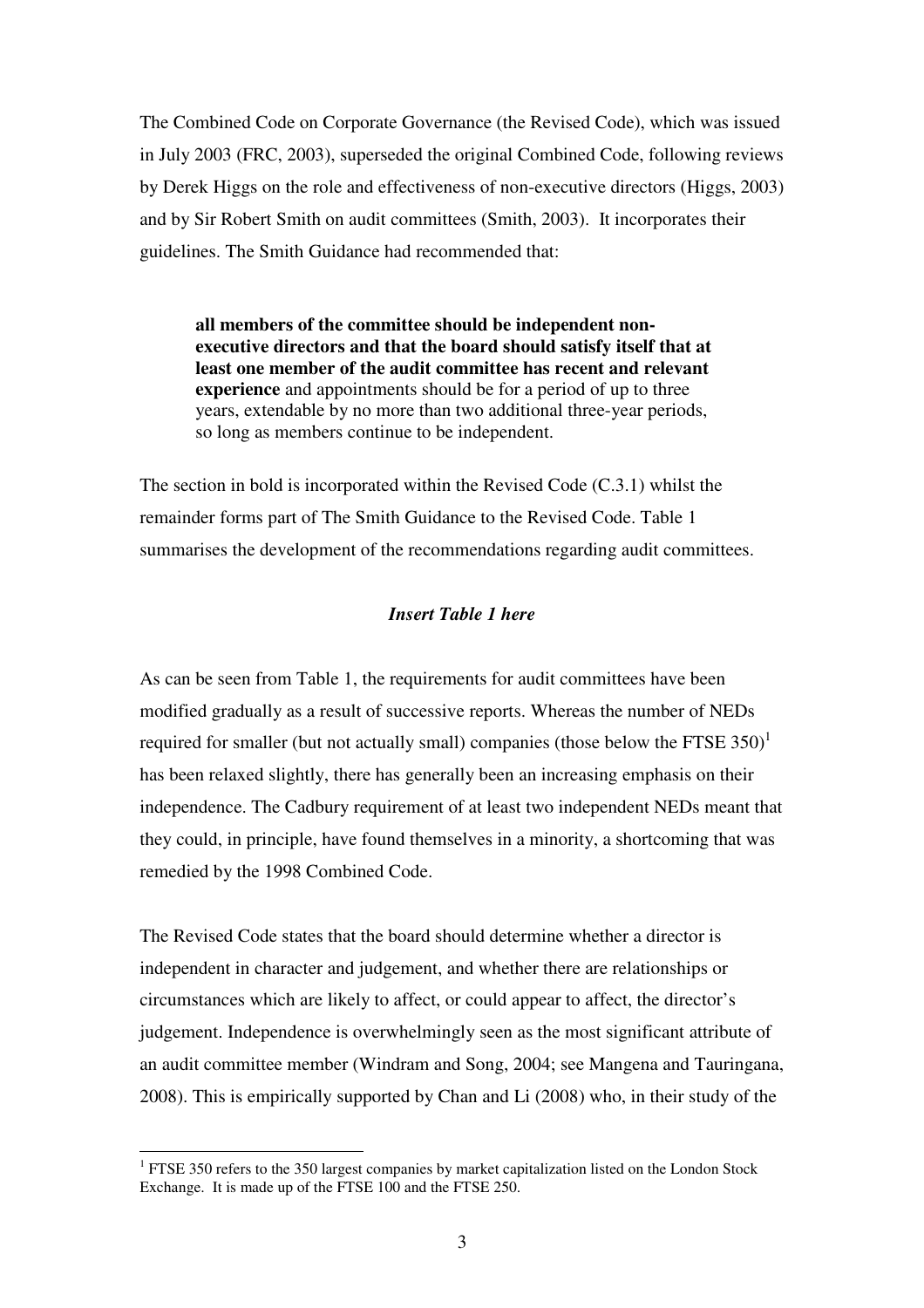top 200 firms in the Fortune 500, found that the presence of expert-independent directors (i.e. top executives of another independent, publicly traded firm) tended to be associated with enhanced firm value.

The independence of NEDs could be affected by a number of factors. One is whether a director has served on the board for more than nine years from the date of their first election; such a relationship requires disclosure. Keasey and Hudson (2002) argue that it is difficult for NEDs to make a meaningful contribution to performance without forming a working relationship with executives, but this in turn could affect their independence. Another is the existence of any 'relationship' between audit committee members and the external auditors; for example, if a NED has been employed by, or been a partner in, the firm of external auditors. Brennan and McDermott's (2004) study of Irish listed companies identified four cases of former employees of the external auditors who were NEDs on the audit committee and no indication of time lapse since employment given; therefore independence could not be ascertained. The Revised Code comments that the board should state its reasons if it considers that a director is independent even though there are relationships or circumstances which might suggest otherwise.

The Revised Code also deals with the roles and responsibilities of audit committees. These now include a review of the integrity of financial reporting, internal controls and risk management systems, monitoring and reviewing the effectiveness of the internal audit function, and responsibility for overseeing the external audit process, including auditor independence and the provision of non-audit services.

The role of NEDs in audit committees might clash with their other roles, depending on what contribution is expected from them as members of the board. Pye and Camm (2003) produce a matrix of four types of NED role contribution by identifying two role dimensions – risk management and strategic contribution – which point towards responsibilities focused on monitoring and performance. Keasey and Hudson (2002) similarly argue that roles are to do with performance and accountability, but the precise role fulfilled by a particular NED would be expected to take into account the difference in assigned tasks resulting from differing sub-board committee membership. However, Spira (2003) argues that the audit committee role is advisory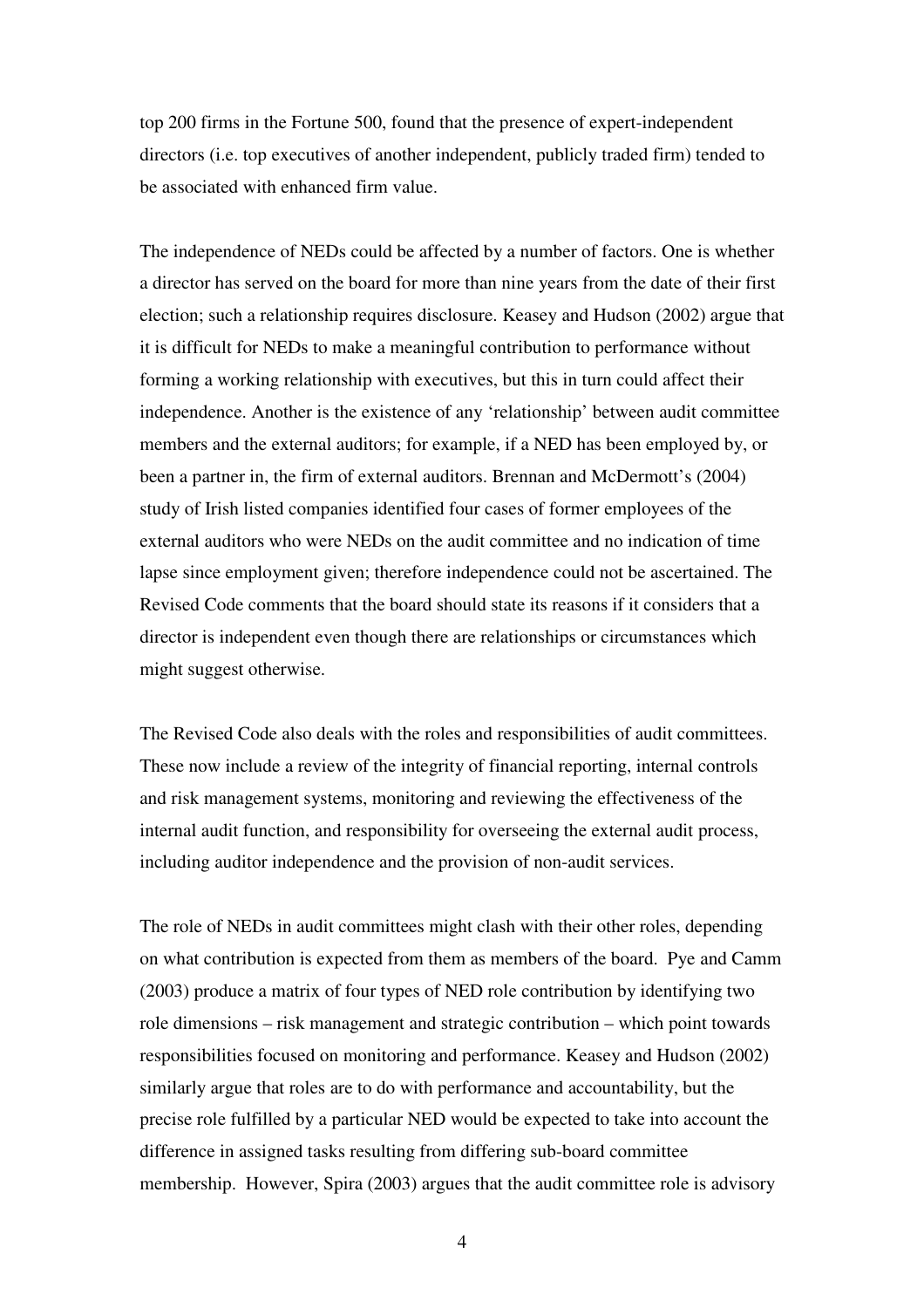and largely reactive. Spira and Bender (2004) similarly note that the audit committee is concerned with accountability and supervisory roles and thus the role is focused on conformance or risk management rather than performance.

Such an important agenda suggests not only the need for an audit committee to be formed but also for it to meet frequently enough to discharge its responsibilities effectively (see Xie et al., 2003) and for members to devote sufficient time to its activities. The Revised Code recommends at least three meetings per annum for larger companies and at least two for those outside FTSE 350.

The increasing technical demands upon audit committees have led to the requirement for them to have at least one member with recent and relevant financial experience. This requirement, introduced by the Smith Report (Smith, 2003), is supported by Xie et al. (2003), who found that the financial sophistication of audit committee members seemed to reduce earnings management by executives. Similarly, Mangena and Tauringana's (2008) findings suggest that, along with independence, the presence of financial expertise makes a useful contribution to an audit committee's effectiveness.

Finally, although reference has been made to the "requirements" of the Revised Code, it should be noted that it is appended to The Stock Exchange Listing Rules ('the Purple Book') rather than a part of them. Adherence is thus voluntary. The Listing Rules simply require that a listed company should state within its annual report whether it complies with the provisions of the Code and, if not, which provisions it does not comply with and the reason for non-compliance (Tolley's, 2002). This is the so-called "comply or explain" approach.

Although a significant amount has been written about how audit committees should operate, relatively little has been written how about how they actually do operate. Gendron et al. (2004) got inside the "black box" (Spira, 2003) of the audit committee, conducting a field study of three Canadian audit committees, but there is little or no systematic research on many of the issues identified above. This paper is therefore intended to make a contribution to understanding how audit committees operate, with a particular emphasis on how they responded – or not – to the Revised Code.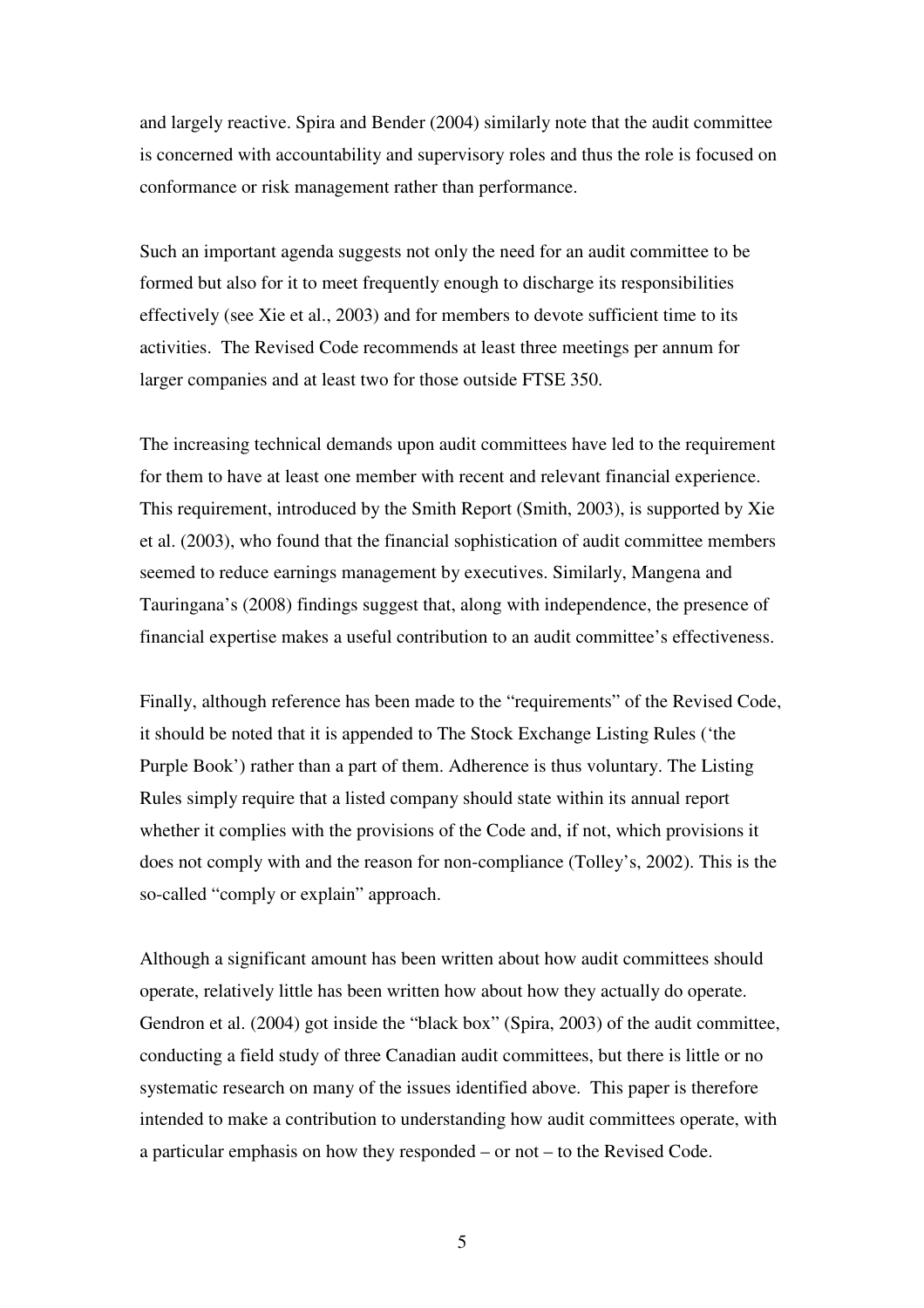Using secondary data, the following eight research questions relating to the existence, composition and activities of audit committees are addressed.

- Q1 Do all companies have an audit committee, and how many members do they have?
- Q2 Are all audit committee members independent non-executive directors?
- Q3 Is there any relationship between non-executive directors who are audit committee members and the external auditors?
- Q4 How many audit committee meetings are held each year?
- Q5 Do companies disclose individual attendance at audit committee meetings?
- Q6 Are members of the audit committee on any other board sub-committees?
- Q7 Do companies have at least one financial expert on their audit committee, and do they name them?
- Q8 What are the relevant expertise and qualifications of 'financial experts'?

### **RESEARCH METHOD**

Different methods, both quantitative and qualitative, have been adopted by previous researchers. For example, some have used postal questionnaire surveys (e.g. Windram and Song, 2004; Pye and Camm, 2003), others have conducted interviews (e.g. Spira and Bender, 2004; Roberts et al., 2005; Gendron et al., 2004), while some have used a mixture of methods.

Interviews can be very valuable in eliciting insights into the operation of audit committees, if the interviewees are able to speak with authority on the issues in question and are not too guarded in their responses. However, it can be difficult to gain access, or even have sufficient time, to conduct enough interviews to provide confident generalizations. Postal (or internet-based) questionnaires offer the prospect of much wider coverage, but there are problems in obtaining responses and the possibility of non-response bias. Furthermore, where sensitive issues are being addressed, there is a risk of social desirability response bias (Fernandes and Randall, 1992; Randall and Fernandes, 1991).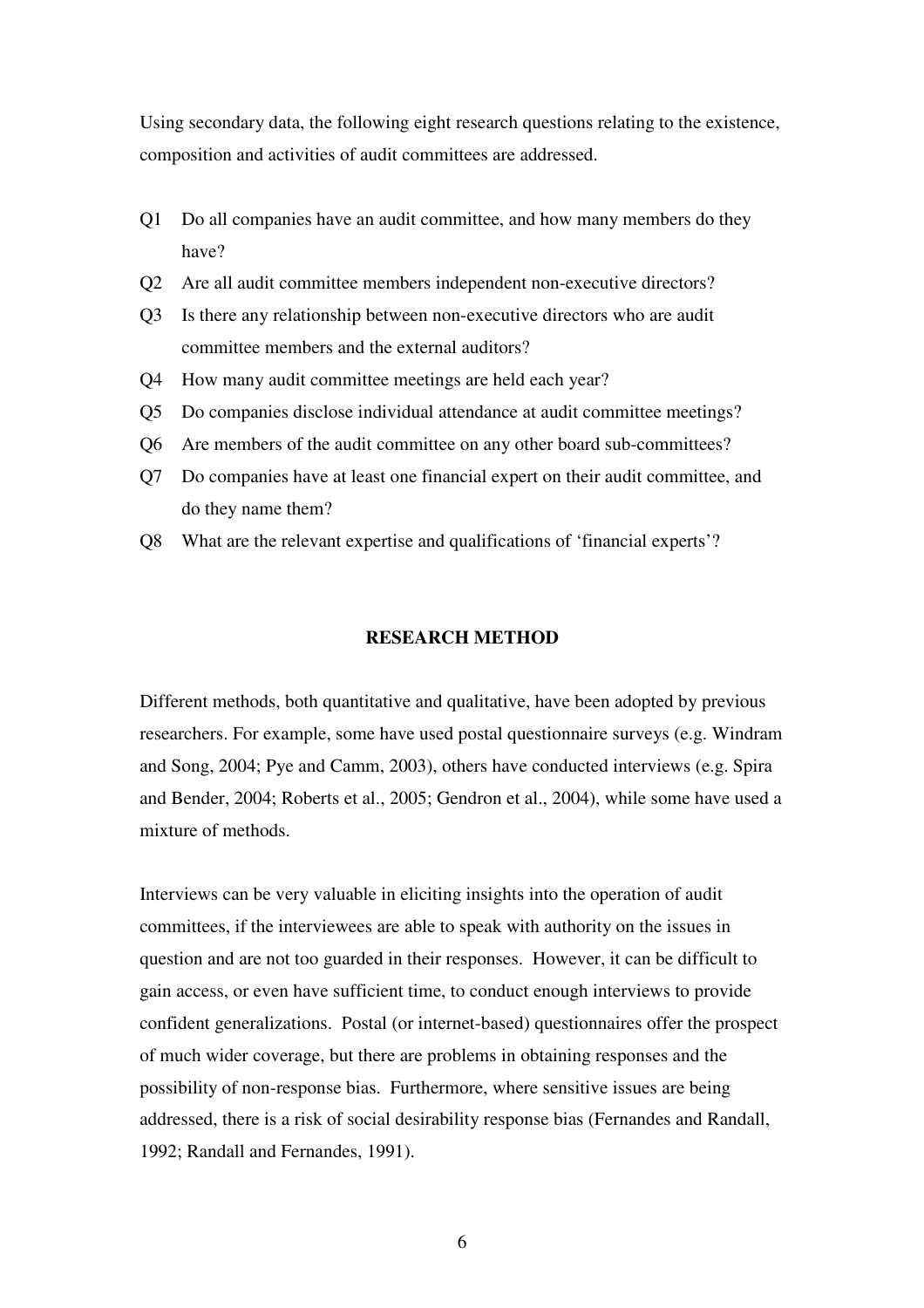Interviews and questionnaires are not without value, but for this study it was decided to examine corporate annual reports. One reason is that some of the research questions relate to the matter of disclosure itself. Another is that data can be collected on a systematic basis and, though not infallible, are less likely to be subject to bias; this is a common benefit of using secondary data to research sensitive issues (Cowton, 1998). Previous authors have also used annual report data (e.g. Brennan and McDermott, 2003; Mangena and Tauringana, 2008).

The population from which the sample of companies was selected was UK companies listed on the London Stock Exchange at 31 December 2004. Foreign companies were removed because their corporate governance is likely to be driven principally by their own national requirements. Some UK companies are listed on more than one exchange, but all the companies examined in this paper reported under the Revised Code. Specialist categories such as investment companies (850) and investment entities (890) were eliminated before 50 companies were selected from the remaining 947.. The stratified random sample comprised 5 FTSE 100 companies, 11 FTSE 250 companies (i.e. 101-350) and 34 others from outside the FTSE 350. Given that corporate governance practices of listed companies can vary by size (sometimes reflected in corporate governance codes), the stratified sample provided both good coverage and an opportunity to undertake further analysis of the results.

The first year end for compulsory adoption of the Revised Code was 31 October 2004. In order to get a sufficiently large number of companies operating under the new system, and bearing in mind the length of time that some companies take to publish their annual report, the sample selected from companies with financial year ends between 31 October 2004 and 31 March 2005.

The annual reports were analysed and the data entered on a spreadsheet to facilitate quantitative analysis. Qualitative data, largely in the form of quotations from the corporate governance statements or directors' reports, were also extracted. Finding all the relevant data in the annual reports presented practical challenges, since there is no standard content for corporate governance statements or reports; some was found in the directors' report their biographies, rather than in the corporate governance statement itself.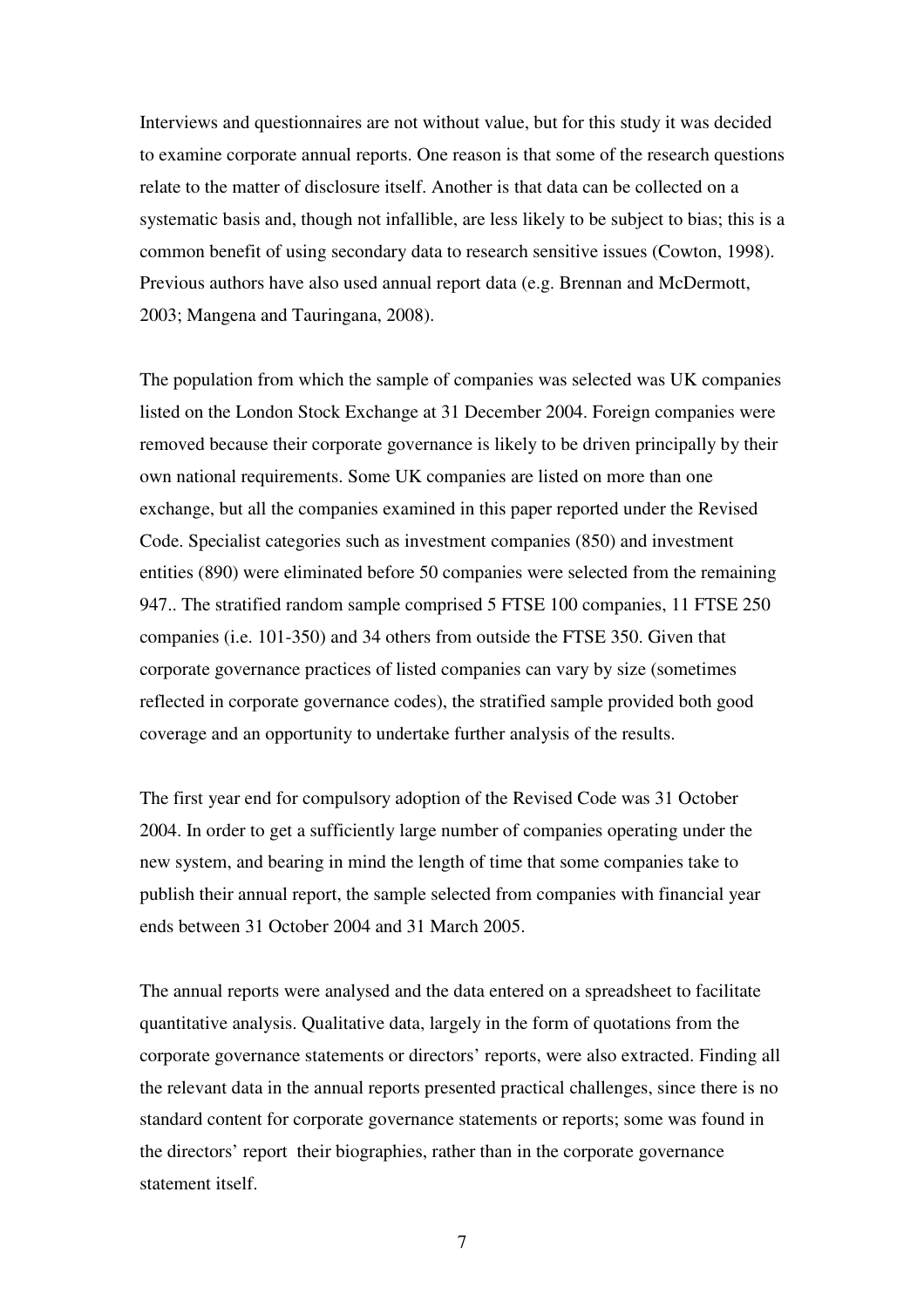### **FINDINGS**

The eight research questions will be considered in turn, divided into three groups: existence and composition of audit committees; audit committee operation; and financial expertise.

#### **Existence and composition of audit committees**

*Q1 Do all companies have an audit committee, and how many members do they have?* 

All the companies, except one – Daejan Holdings PLC, a FTSE 350 company – had an audit committee. Daejan Holdings had only three directors – the executive Chairman, an executive director, and a non-executive director who joined the board in 1971. The Board did not consider that non-executive participation would benefit the shareholders and stated that an audit committee would be introduced only when considered to be in the best interests of the company.

Table 2 summarizes audit committee size for the remaining 49 companies.

#### *Insert Table 2 here*

As might be expected, there is a positive association between company size and the size of audit committees; the mean number for FTSE 350 companies in the sample (see Table 2) is 4.06, while for those outside FTSE 350 it is only 3.30. However, only 3 out of the 33 smaller companies (i.e. 9% of those outside the FTSE350) took advantage of the less stringent requirement to have only 2 NEDs (see Table 1). Indeed, Table 2 shows that most companies (43 out of 49, i.e. 88%) more than met the minimum requirement for the number of NEDs on their audit committee. Given the claims that suitable NEDs are difficult to recruit and should not be overloaded with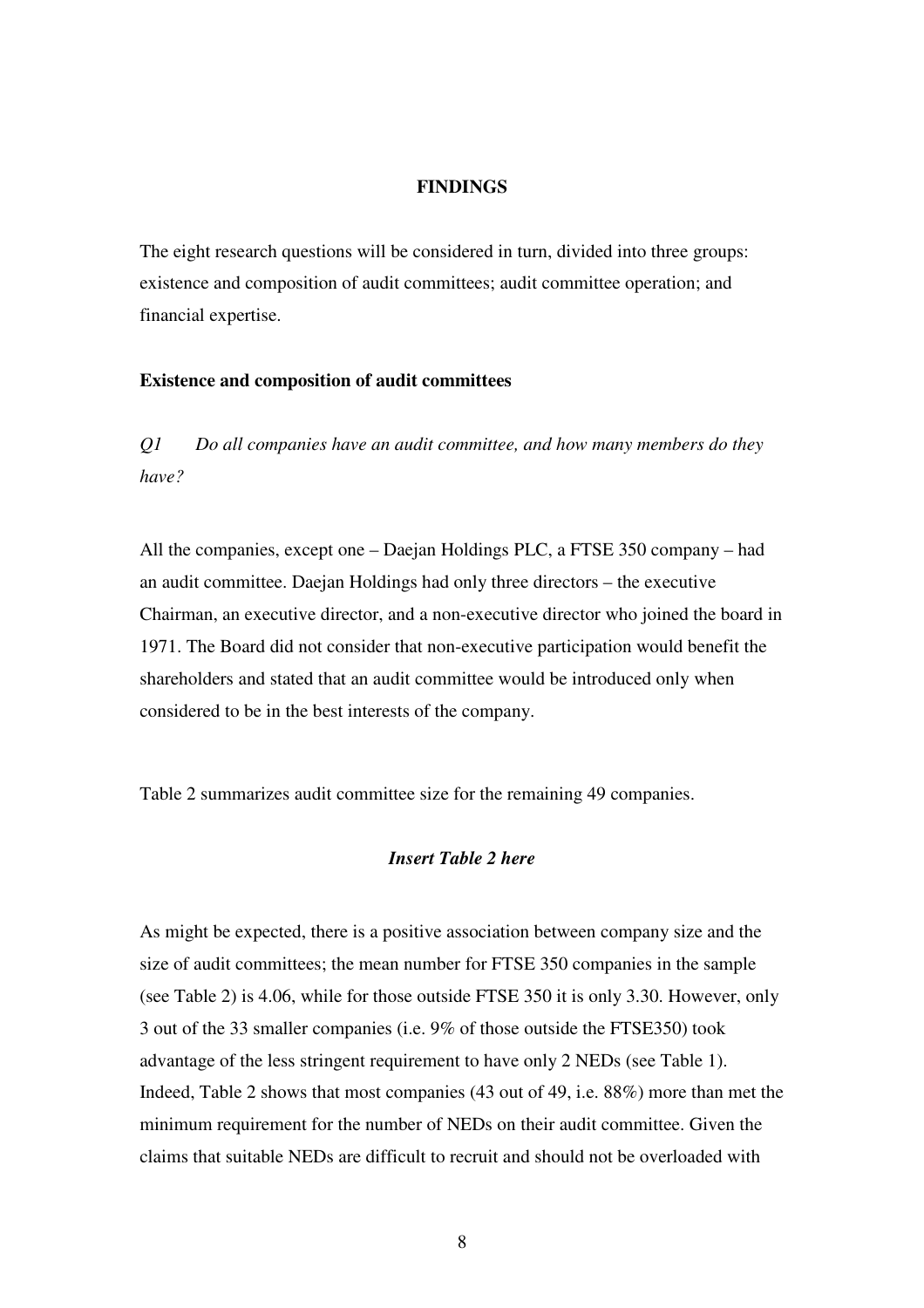work and that corporate governance requirements are too onerous, this is a surprising finding and worthy of further investigation. Perhaps some of the 21 smaller companies (64%) that only just met the previous, 1998 Combined Code requirement to have at least three NEDs on their audit committee will in due course take advantage of the lower numerical requirement introduced by the Revised Code

## *Q2 Are all audit committee members independent non-executive directors?*

All the audit committee members were NEDs, but not all those NEDs were independent. Some companies may not have complied for part of the year but were able to rectify the position during the year or for the start of the next financial year (e.g. William Hill plc). Nevertheless, 3 companies included at least one nonindependent NED and it seemed unlikely that they were going to comply; they provided explanations instead.

For example, Business Post Group plc stated that, despite his significant shareholding, a non-independent NED's membership of the committee was appropriate because his experience and knowledge were invaluable. Henry Boot plc, a company with no independent NEDs at all, commented that the appointment of additional independent directors would lead to unwieldy board numbers and additional costs relative to the size of the company – though they stated that they might in future years bring in independent NEDs if there were shown to be compelling need or it were advantageous to do so.

Furthermore, 10 companies included their non-executive chairman on their audit committee, which was not in accordance with the Code. However, the FRC has more recently amended the Code with regard to companies outside the FTSE 350, so that the chairman can sit on the audit committee if considered independent on appointment. Of the 10 companies, only one was within the FTSE350.

# *Q3 Is there any relationship between non-executive directors who are audit committee members and the external auditors?*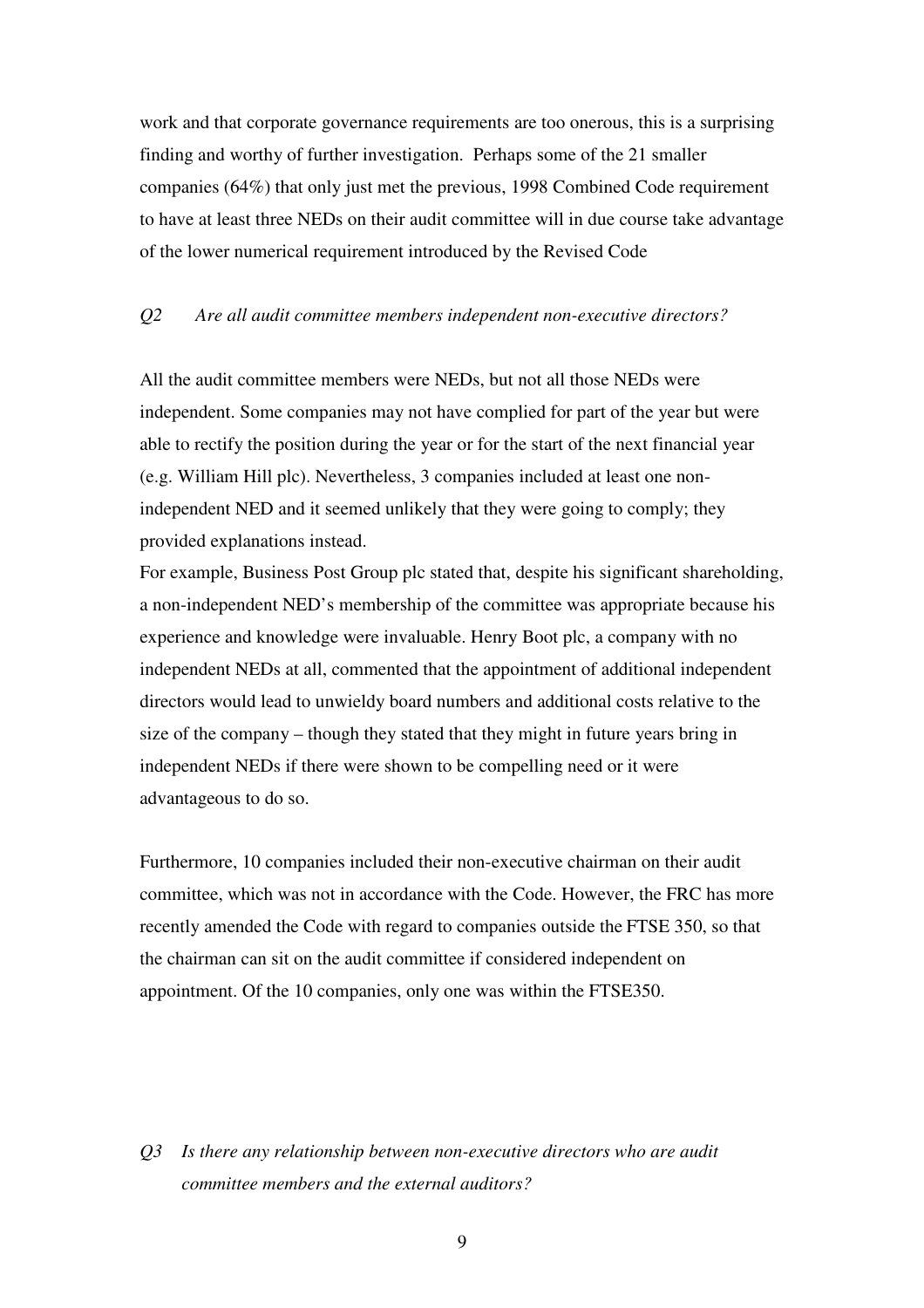A review was made of information in the directors' biographies to determine if there had been any recent relationship with the external auditors. Several directors had been partners in other audit firms, but the analysis revealed no case of a NEDs who had been associated with the current auditors. In this area, Tthe Revised Code is reinforced by the professional ethics requirements of the UK accountancy profession.

#### **Audit committee operation**

#### *Q4 How many audit committee meetings are held each year?*

The Code states that there should be as many meetings as the audit committee's role and responsibilities require; Xie et al.'s (2003) findings suggest that increased frequency of meeting can be beneficial. The Code recommends at least three per annum for larger companies and at least two for those outside FTSE 350. As Table 3 shows, there was significant variation in practice amongst the sample of companies, with five holding as many as six per year.

## *Insert Table 3 here*

The arithmetic mean of audit committee meetings per year according to Table 3 is 3.58 meetings, which is broadly in line with, but higher than, Windram and Song's (2004) finding of an average of 3.26 meetings per annum. At first sight this appears to be consistent with the Code's recommendation that there should be not fewer than three meetings during the year. All FTSE 100 and FTSE 250 companies in the sample, 5 and 11 respectively, complied with the requirement to hold at least three meetings per year. One company outside the FTSE 350, the Durlacher Corporation, failed to reveal how many meetings the audit committee had held – nor did it explain why it did not disclose this information. Of the remaining 32 smaller companies, the vast majority (26) held more than the minimum number of two. Just one, REA Holdings, held only one meeting. It explained this by stating that members discharge their responsibilities by informal discussions and by holding at least one formal meeting in each year, as two of the independent NEDs are based in Singapore.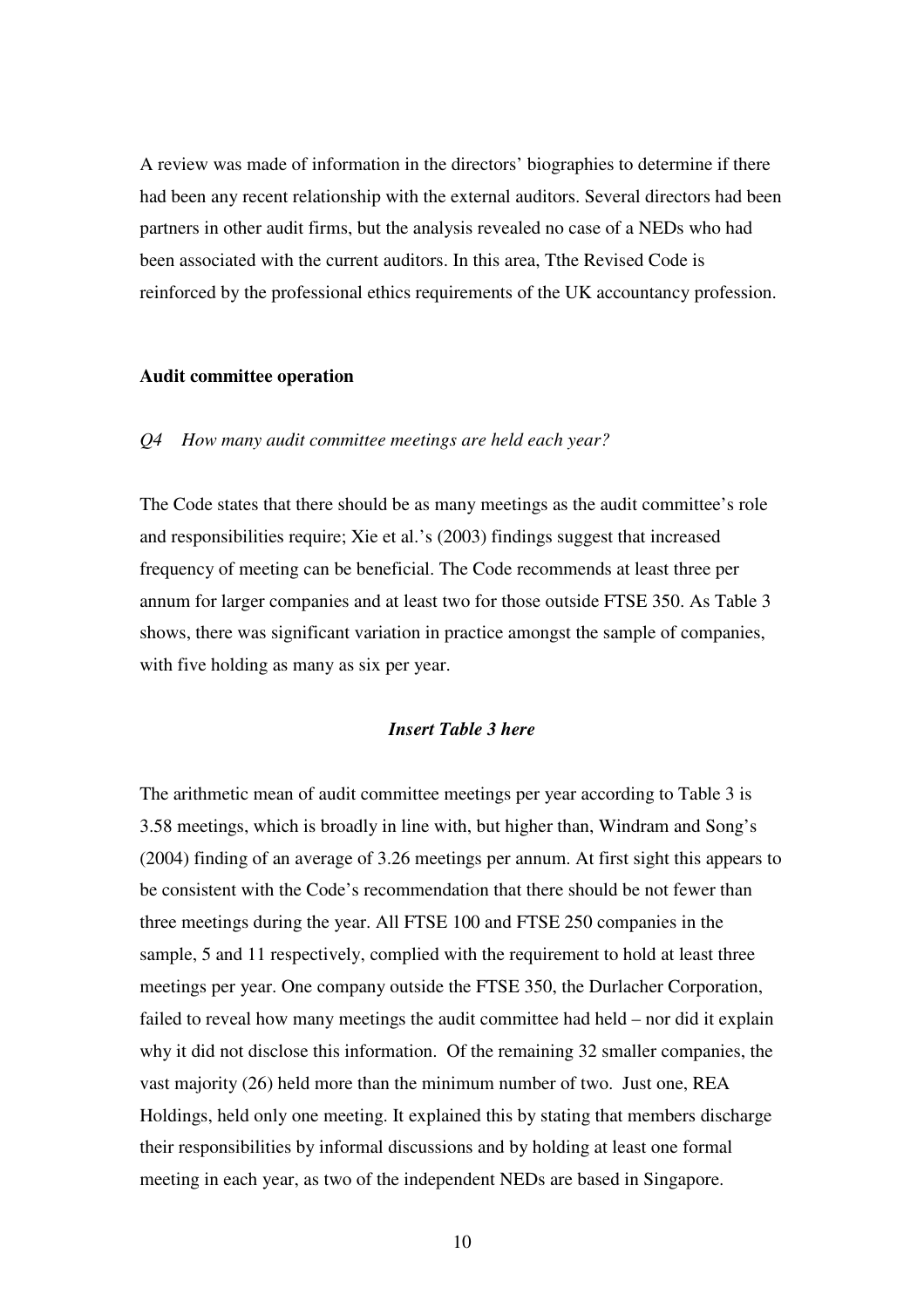Of the 10 companies with the relatively high frequency of 5 or more audit committee meetings during the year, 8 were in the FTSE 350 and thus amongst the larger companies, which is consistent with Kalbers and Fogarty's (1998) finding that organization size was highly associated with the number of audit committee meetings. Of the other two companies, for one 2004 was its first full year as a publicly listed company, which might explain the need for more meetings, and the other saw significant growth during the period under review.

It is notable that 41.7% (20/48) of the companies for which figures are given, including many outside the FTSE 350, chose to hold more than three audit committee meetings during the year. Indeed, given that companies outside the FTSE 350 need hold only two meetings per year, 79.2% (38/48) held more meetings than the Revised Code recommends as a minimum. This suggests that they are not just meeting the bare letter of the Code but, perhaps, choosing to meet more frequently in order to fulfil their substantive responsibilities. Of course, they may simply be meeting after the main board or other sub-board meetings. This is an area for further research.

#### *Q5 Do companies disclose individual attendance at audit committee meetings?*

The Code states that a company should set out in its annual report the number of meetings of the board and the nomination, audit and remuneration committees and individual attendance by directors (A.1.2). However, of the 49 companies with an audit committee in the sample, six (12%) did not comply with this requirement.

#### *Q6 Are members of the audit committee on any other board sub-committees?*

Most non-executive directors are on at least one board sub-committee (audit, nomination or remuneration committee) and many are on more than one. 44% of all NEDs on audit committees were also members of both the remuneration and nomination committees, while 22% were also on the remuneration committee but not the nomination committee. For 10 companies there were no nomination committee meetings during the period, whilst 30% of companies did not have all the audit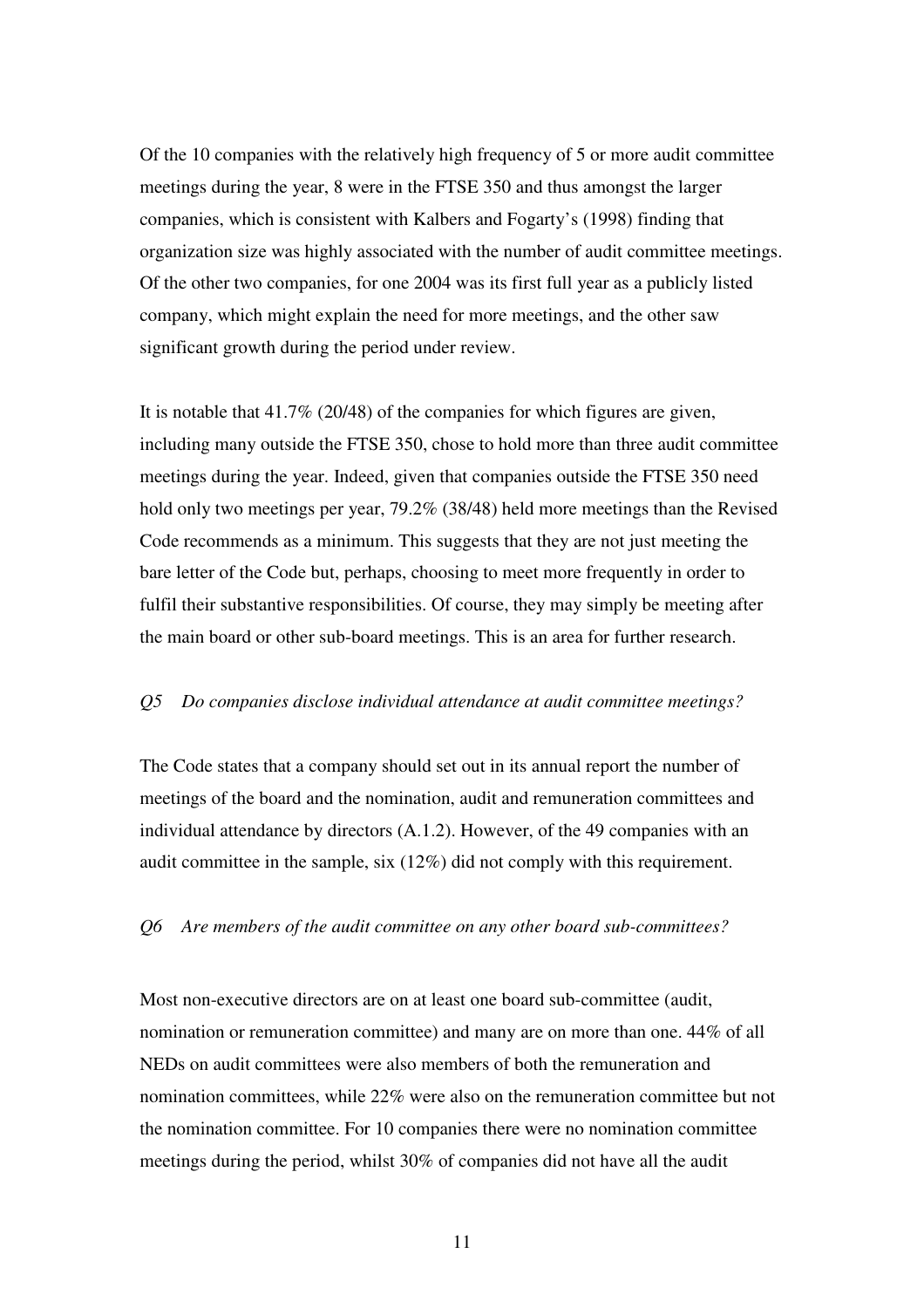committee members on the other committees. This appears to be the case for companies with a large pool of NEDs on the board. These are in line with the Hemscott (2003) survey, which found that in FTSE 100 companies approximately 42% of NEDs sit on both audit and remuneration committees. They found for FTSE 250 companies that it rose to 64%, which was similar to that in other listed companies.

Details are not available in the annual reports regarding the time taken up by audit committee duties. However, Scottish & Newcastle plc commented specifically about the extra commitment entailed by committee membership, estimating one or two days per month, with more for committee chairmen(.

#### **Financial expertise**

*Q7 Do companies have at least one financial expert on their audit committee, and do they name them?* 

## *Insert Table 4 here*

Keasey and Hudson (2002) remark that it would be difficult to be an independent NED without a sound grasp of accounting practice. It is possible to be financially literate without being a qualified accountant, but given the technical demands of audit committee membership and, perhaps, the desire to demonstrate financial competence to external parties, it would be understandable if qualified accountants were preferred.

The Code states that, "The board should satisfy itself that at least one member has recent and relevant financial experience" and requires a company to name its financial expert. Eight companies claimed that all the members had the relevant experience. In four of those cases it was possible to identify this experience from the biographies, but in the other four cases no information was available to substantiate the companies' claims. This is consistent with the general finding of Brennan and McDermott (2004) that biographical disclosure varied and was often inadequate.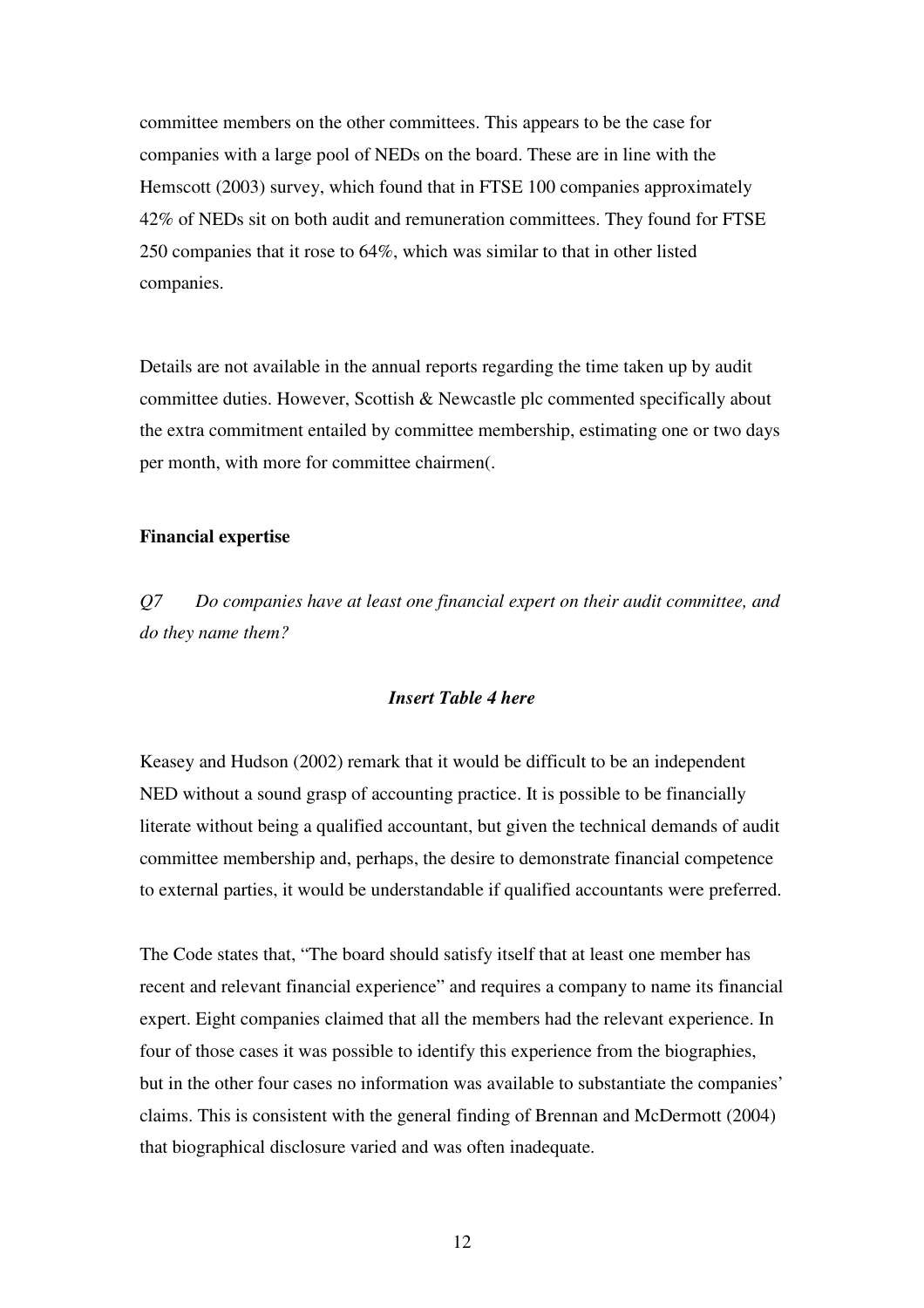40.8% of companies specifically named their 'expert'; in the majority of cases it was possible to discover that they were qualified accountants. Another 38.7% failed to name or provide any details of the 'expert', but it was again possible to find out that the majority of companies did have at least one qualified accountant on the audit committee.

Table 4 shows that two companies had no NEDs with recent and relevant financial experience, but they stated that they were actively seeking to recruit. Investec plc seemed to be encountering problems in securing suitable candidates and were considering the appointment of an external search consultancy to assist with this. Geest plc and Collins Stewart Tullet plc provide explanation of not having a 'financial expert' on the audit committee following the expiry of their term of office; the former selecting to do without an expert and the latter requesting the Chairman to continue to chair the audit committee as he was the only NED who could be classified as a 'financial expert'.

## *Q8 What are the relevant expertise and qualifications of 'financial experts'?*

As can be seen from Table 4, at least 29 (61.7%) companies have qualified accountants on the audit committee. However, the quality of disclosure in this area is not as high as for other issues covered by this paper, so for many companies it is not clear the basis on which a particular NED is deemed to have recent and relevant financial experience.

#### **DISCUSSION**

Having presented the answers to the research questions developed in relation to the Revised Code and the literature, the findings will now be discussed in more depth.

The research of Chen et al. (2008) suggests that having an audit committee can bring financial benefits to a company. However, in itself this will not bring competitive advantage, for our research confirms previous findings (Hemscott, 2003; Spira and Bender, 2004) that audit committees are now a well-established component of the corporate governance of UK listed companies, consistent with the guidelines provided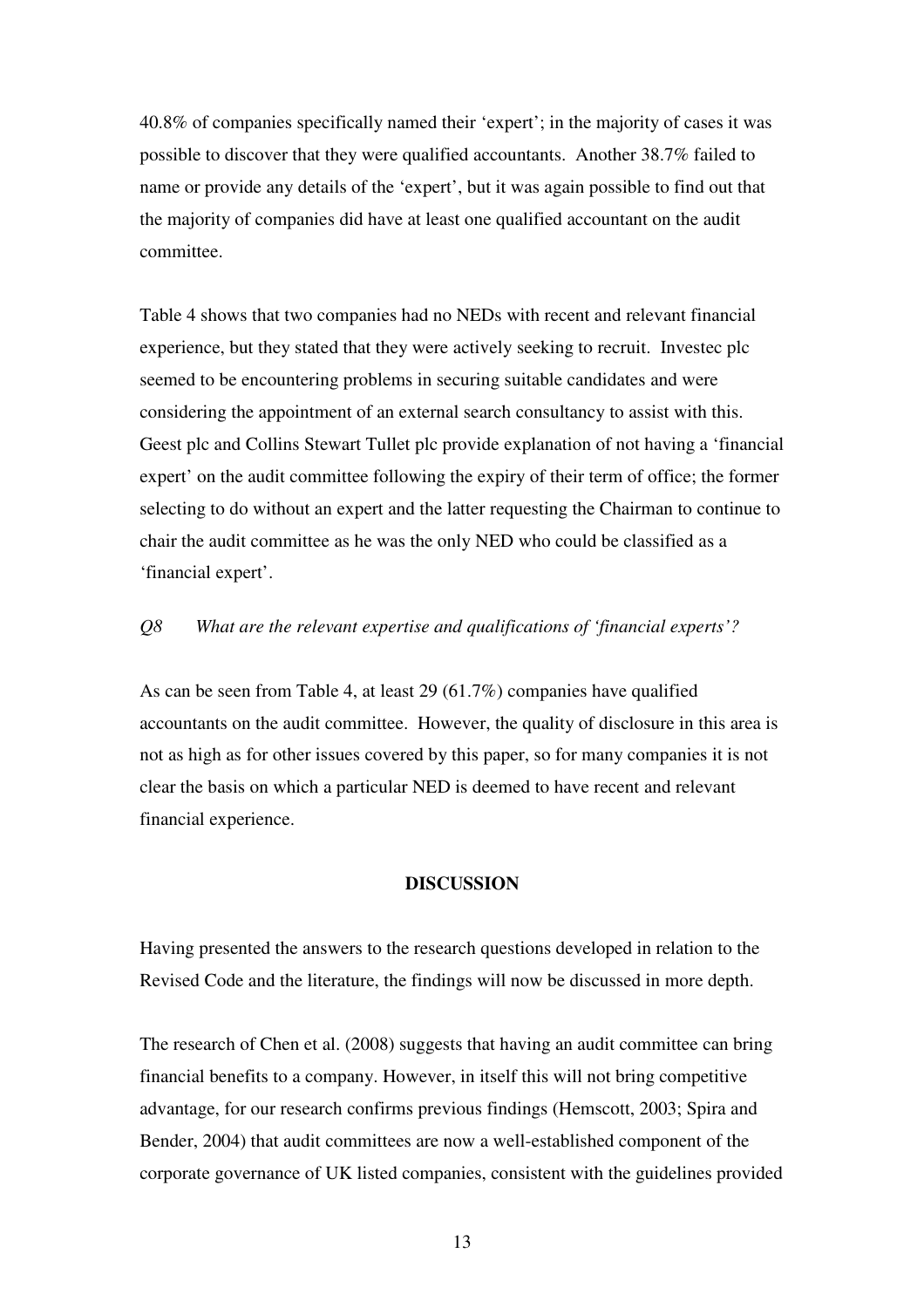by the Revised Code. (Only one company in our sample did not have an audit committee.) Our findings add to previous research by showing the widespread presence of audit committees is the case not just for FTSE 100 and FTSE 350 companies, but also for smaller listed companies. However, there was some evidence of a size effect, with audit committees of larger companies tending to have larger memberships and to hold more meetings. The latter might help to reduce earnings management (Xie et al., 2003), though it is possible that, with a larger company and its complexities, the audit committee needs to make more effort to hold earnings management at a certain level.

All audit committee members were found to be non-executives directors (NEDs) and no evidence was found of any relationship between an audit committee member and the external auditors. This might be reassuring to those who, mindful of the agency problems of the modern corporation (Jensen and Meckling, 1976), view audit committees as having an important monitoring, supervisory or conformance role to play (see Spira and Bender, 2004). However, in the case of a minority of companies, not all audit committee members were independent according to the terms of the Code, which entails the risk that their objectivity and effectiveness in monitoring could be undermined, to the detriment of performance (see Chan and Li, 2008; Mangena and Tauringana, 2008). In some cases this appeared to be a temporary or transitional stage, but there was also evidence that some companies disagreed with the Code, particularly in relation to length of "association". This was an area, therefore, where some companies chose to explain rather than comply, which is entirely consistent with a principles-based code. Nevertheless, where a particular recommended practice becomes widespread it is increasingly likely to be regarded as normative and hence explanations for non-compliance or deviation have more work to do to convince interested external parties. In such cases, at least those parties have the opportunity to form a judgement based on the explanation and to respond accordingly if they wish.

A rather more common deviation from the provisions of the Code was found regarding the company chairman; almost a quarter of companies within the sample had the chairman on the audit committee. It is interesting, therefore, that the Code was being brought into line with practice (albeit with restrictions regarding company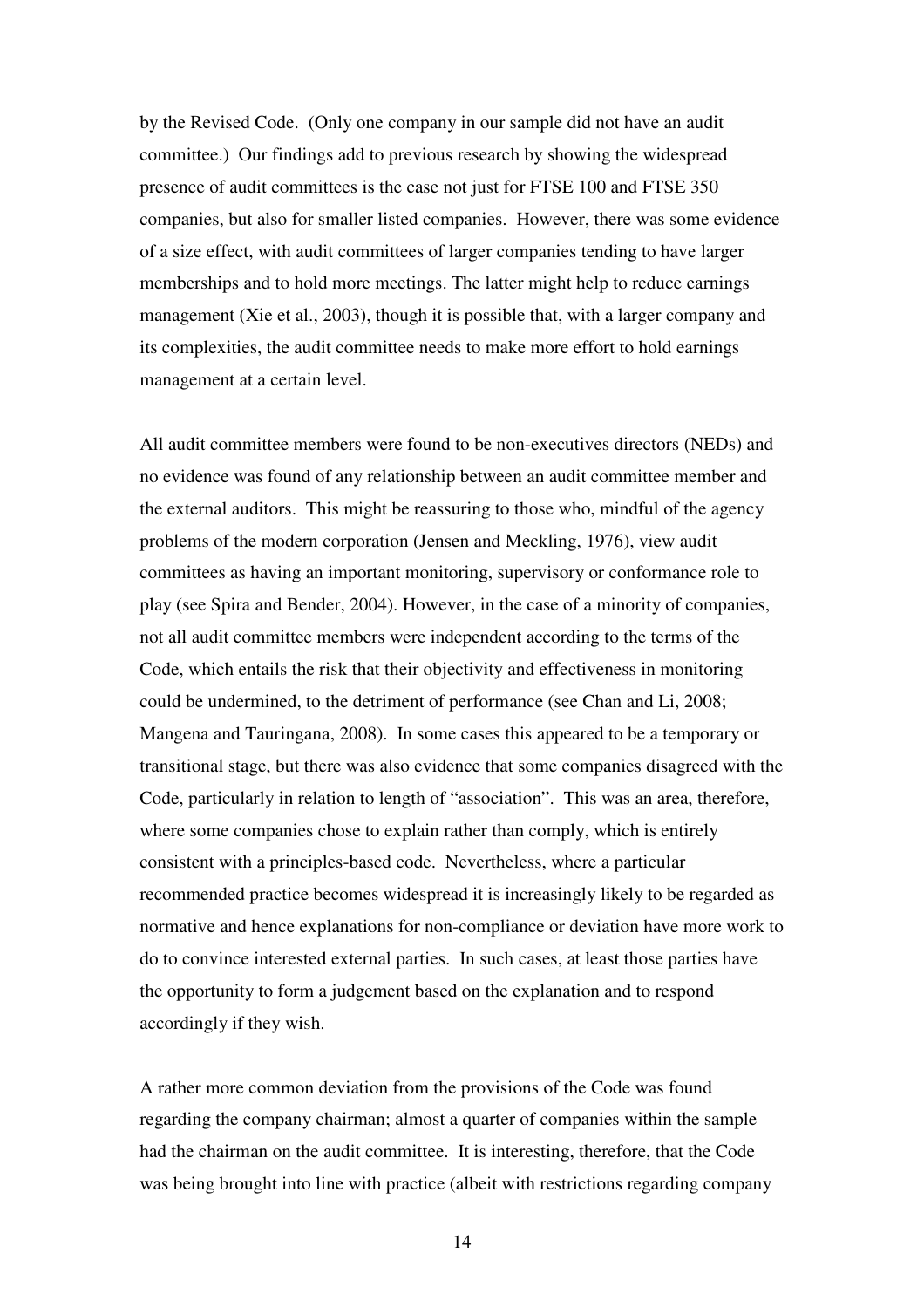size) rather than vice-versa (see FRC, 2007). At one level it might be argued that this is unnecessary, since compliance with the Code is not mandatory; those companies that do not follow a particular provision need only explain their reasons. Nevertheless, where such a large number of companies are non-compliant, it begins to call into question the authority and credibility of the Code and so adjustments come to be made.

Another area in which companies were non-compliant was the disclosure of certain items of information. In particular, several companies failed to disclose individual attendance at audit committee meetings and a significant proportion of companies failed to name their financial expert. There are two points to be made about this. First, while the companies concerned disclose the existence of an audit committee, they are reducing the information available about its operation. Second, there is a difference between these and other areas of non-compliance, referred to above, for those discussed earlier tend to come with an explanation. One of the features of this type of non-compliance is that an explanation is not provided – perhaps because it is difficult to think of a suitable reason for not disclosing what the Code asks for and which most companies follow. If the issue of non-disclosure were drawn to the annual report reader's attention, it would be natural for the reader to react, "so tell me". On these issues of disclosure, then, "comply or explain" does not seem to be working; companies either comply (the majority) or they do not comply and do not explain (the minority). It would be sensible for regulators to monitor this, provide more detailed guidance, and highlight examples of good practice.

However, although the Code is part of a principles-based, "comply or explain" regime that does not require adherence to particular provisions, many companies were following much of the guidance. Where they were not, there were two types of situation. First, there were cases where companies indicated that were not complying but intended to do so (or had not complied until some time into the reporting period). Sometimes they alluded to difficulties in making a particular adjustment to the Code. This suggests that the initial period of implementation of the Revised Code was proving challenging or, at least, companies did not see a need to comply promptly. Such transitional problems would be expected to be temporary, and explanations for them if they were to continue into a second year would be unconvincing.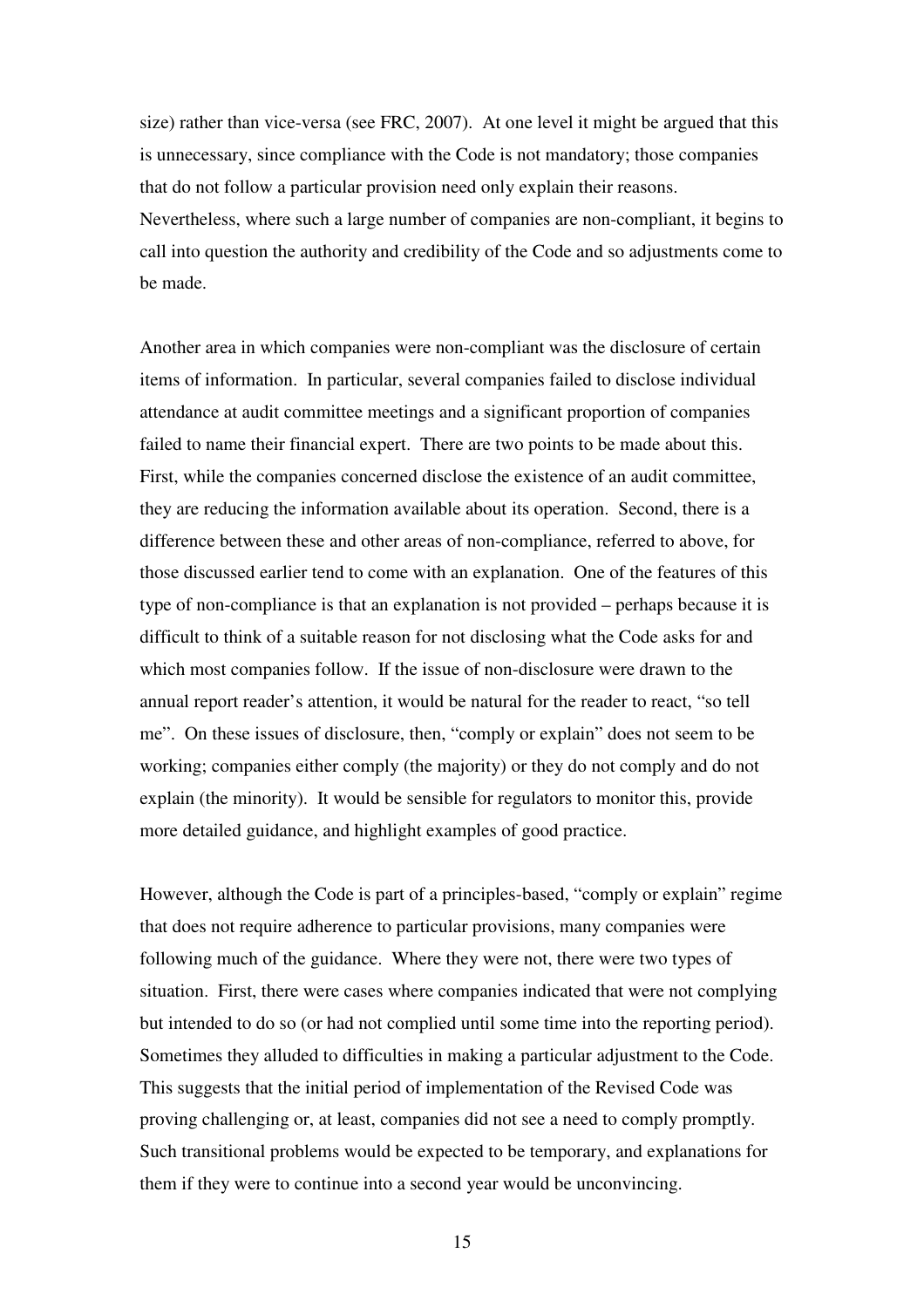Second, some companies provided explanations regarding why they did not comply and, presumably, would not be complying in the future. While it is wholly consistent with a "comply or explain" regime for a company to pursue a different course of action, in some cases the explanations did not seem particularly convincing or persuasive (see also FRC, 2007). It is particularly difficult for companies to put forward a strong case when they appear to disagree with the principle expressed in the Code; in contrast, say, to an explanation that demonstrates how a given principle is being followed through a divergent action in their particular context. Thus, for example, contentions that long-serving directors can still be independent would appear to apply to all companies or to none, unless some rather sophisticated reasoning – more than mere assertion – is brought to bear.

Nevertheless, there is clear evidence of many companies complying with much of the Code. It might be surmised that some are merely treating this aspect of corporate governance as a "box-ticking" exercise (FRC, 2007), but it is notable that in some respects (e.g. number of members and frequency of meetings) many companies are doing significantly more than the guidelines suggest. Given the complaints that are sometimes voiced about "onerous" governance requirements, we believe it is one of the most significant findings of our research that so many companies are prepared to go beyond the letter of the Code.

### **CONCLUSION**

This paper has shown that many UK companies are following many of the provisions of the Revised Code, but there are areas of non-compliance. In the most significant area of non-compliance (the presence of the chairman on the audit committee), the Code was being adjusted in such a way that the actions of most of the companies involved would in future be accommodated.

However, the 'good' practices in the Revised Code are not mandatory, and we found evidence of companies choosing to explain rather than comply. Some explanations expressed an intention to comply in the future, whereas others clearly signalled an intention to continue not to comply. The latter explanations are not easy to construct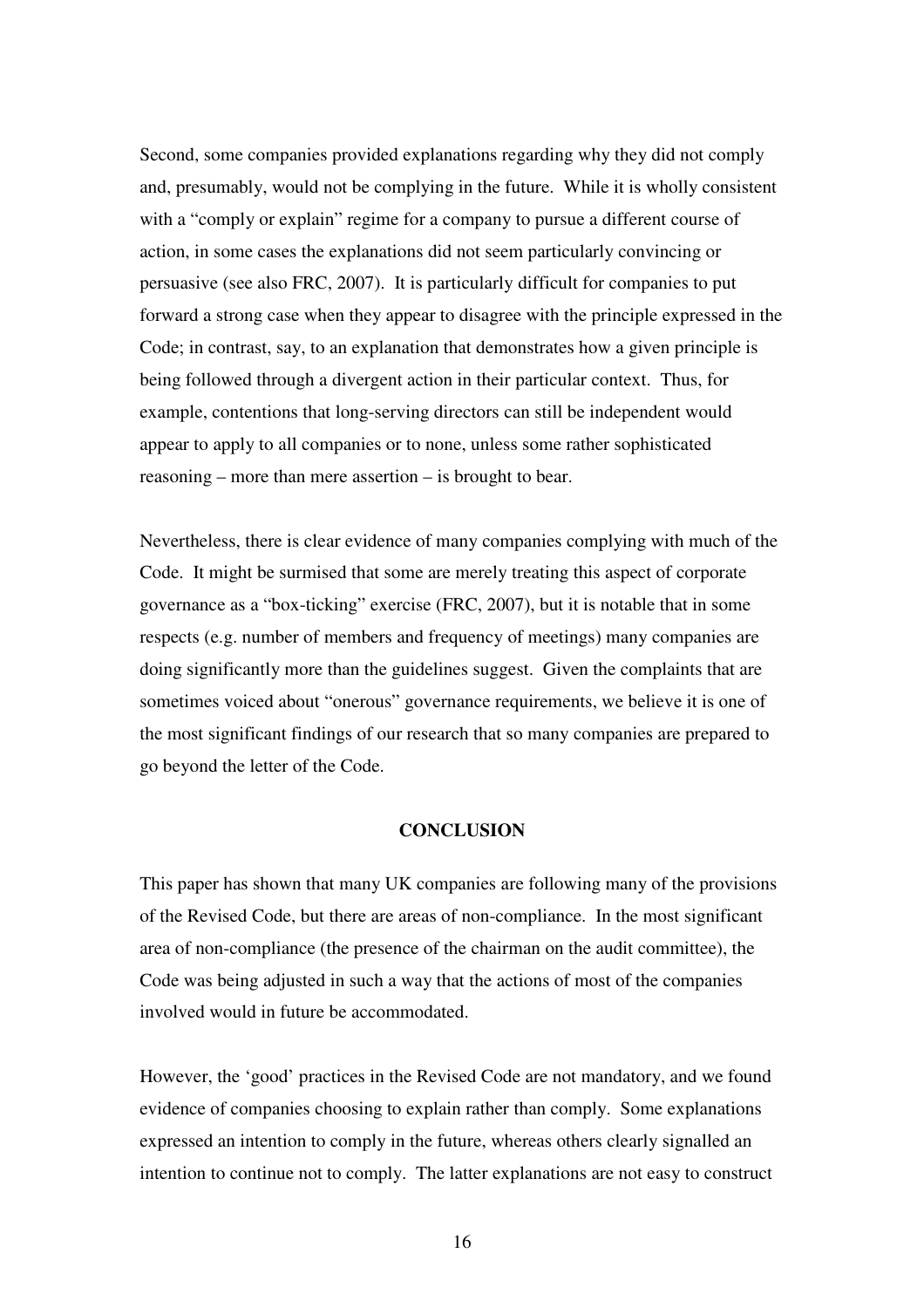in such a way that they are convincing, especially when the non-compliant company is in a very small minority.

Finally, although this research, like previous surveys, has focused on whether companies meet minimum specified or recommendations or requirements, it found that many companies go beyond the bare minimum, notwithstanding the complaints that have often been voiced about the burden of corporate governance.

#### **LIMITATIONS AND FUTURE RESEARCH**

This study has several limitations, providing opportunities for further research. First, although it has examined the operation of audit committees in greater depth than most other studies, it relies on secondary data; it has not attempted to go behind the information contained in the annual reports to delve deeper into companies' practices and the reasons for them (e.g. why they do more than the minimum required to comply). More work of the kind undertaken by Spira (2003) would be helpful to explore some of the issues identified here. Second, the sample was not a large one – though, in contrast to other studies that have concentrated on FTSE100 or FTSE250 companies, it was spread over all UK listed companies. Third, in concentrating on the period when the last major set of changes was implemented in the UK, it has not provided insights into the most recent practice or practice in other countries. Similar studies elsewhere would provide useful comparative insights. It would be particularly useful to undertake follow-up research when any changes to audit committees brought about by the most recent review of the UK Code have been implemented. Such studies such investigate not only whether companies meet the minimum standards required, but also whether – and why – they voluntarily go significantly beyond those standards.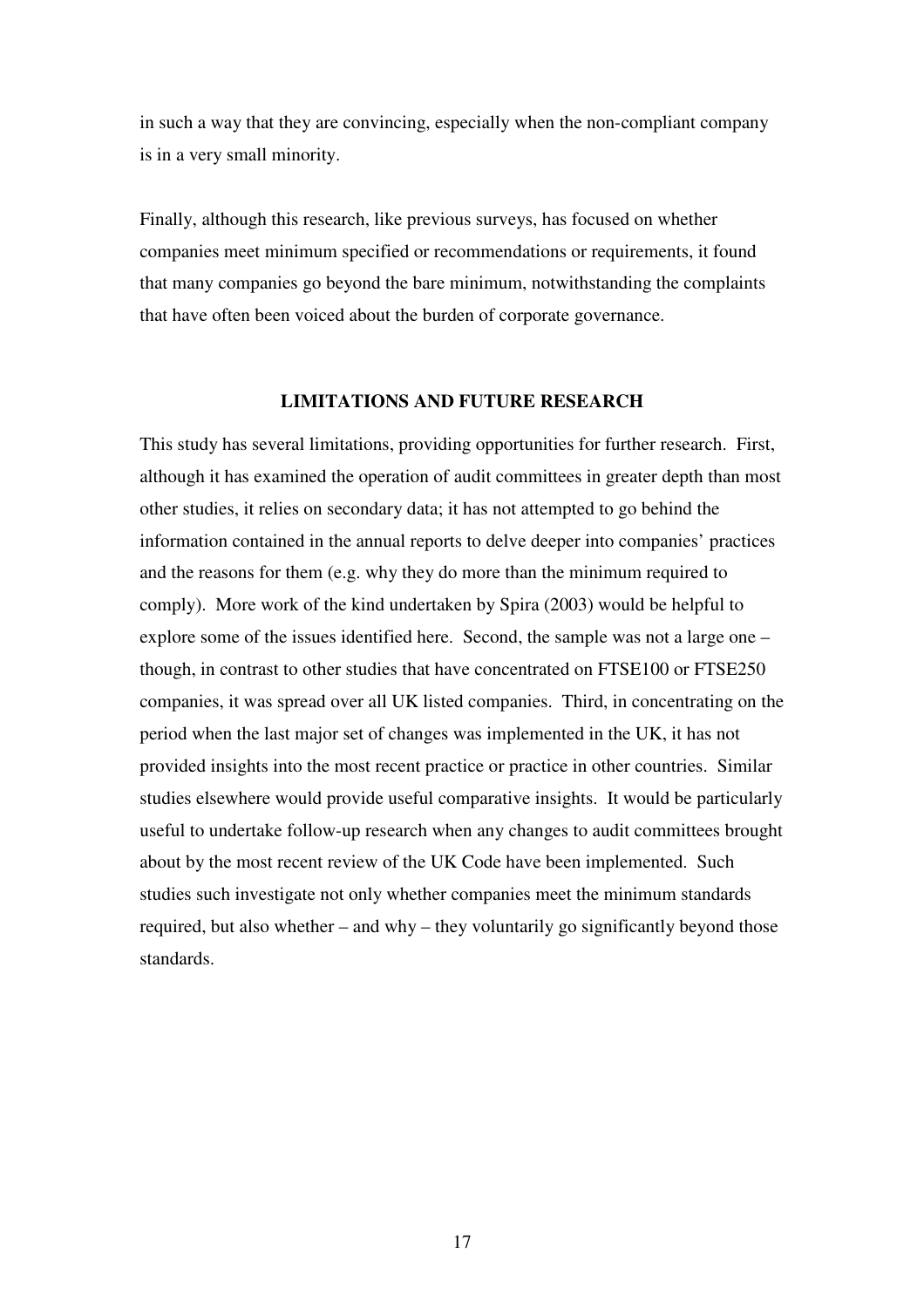### **REFERENCES**

Berle, A.A. and Means, G.C. (1932), *The Modern Corporation and Private Property*, Macmillan, New York, NY.

Brennan, N. and McDermott, M. (2003), *Are Non-Executive Directors of Irish plcs Independent?* Director and Board Research, A series of practical research reports on key boardroom issues, The Institute of Directors Centre for Corporate Governance at University College, Dublin.

Cadbury, A. (1992), *Committee on the Financial Aspects of Corporate Governance*, Gee, London.

Chan, K.C. and Li, J. (2008), "Audit committees and firm value: evidence on outside top executives as expert-independent directors", *Corporate Governance: An International Review*, Vol. 16 No. 1, pp. 16-31.

Clarke, T. (2007), *International Corporate Governance: A Comparative Approach*, Routledge, Abingdon.

Collier, P. (1996), "The rise of the audit committee in UK quoted companies: a curious phenomenon?", *Accounting, Business and Financial History*, Vol. 6 No. 2, pp. 121-140.

Cowton, C.J. (1998), "The use of secondary data in business ethics research", *Journal of Business Ethics*, Vol. 17 No. 4, pp. 423-434.

Fernandes, M.F. and Randall, D.M. (1992), "The nature of the social desirability response bias in ethics research", *Business Ethics Quarterly*, Vol. 2 No. 2, pp. 183- 205.

FRC (2003), *The Combined Code on Corporate Governance*, Financial Reporting Council, London.

FRC (2007), "2007 Review of the Combined Code", http://www.frc.org.uk/corporate/2007review.cfm (accessed 16 December 2007).

Gendron, Y., Bédard, J. and Gosselin, M. (2004), "Getting inside the black box: a field study of practices in 'effective' Canadian audit committees", *Auditing: A Journal of Practice and Theory*, Vol. 23 No. 1, pp. 153-171.

Hampel, R. (1998), *Hampel Committee on Corporate Governance: Final Report*, http://www.ecgi.org/codes/documents/hampel\_index.htm

Hemscott (2003),

http://www.dti.gov.uk/cld/non\_exec\_review/pdfs/censusexecsum.pdf (accessed 14 October 2004).

Higgs, D. (2003), *Review of the Role and Effectiveness of Non-Executive Directors*, http://www.berr.gov.uk/files/file23012.pdf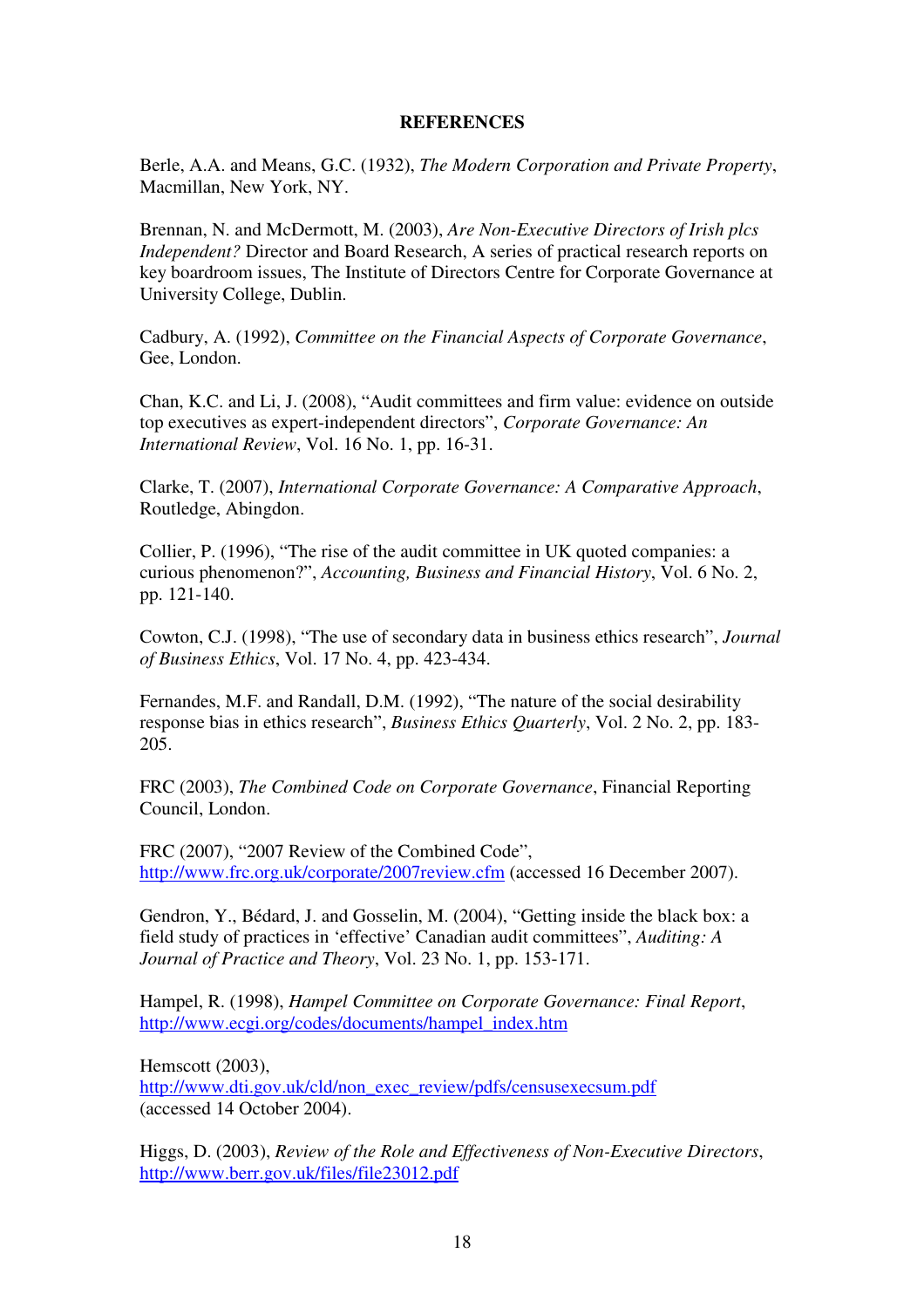Jensen, M.C. and Meckling, W.H. (1976), "Theory of the firm: managerial behavior, agency costs and ownership structure", *Journal of Financial Economics*, Vol. 3 No. 4, pp. 305-360.

Kalbers, L. and Fogarty, T. (1998), "Organizational and economic explanations of audit committee oversight", *Journal of Managerial Issues*, Vol. 10 No. 2, pp. 129- 150.

Keasey, K. and Hudson, R. (2002), "Non-executive directors and the Higgs Consultation Paper – 'Review of the role and effectiveness of non-executive directors'", *Journal of Financial Regulation and Compliance*, Vol. 10 No. 4, pp. 361- 371.

Mallin, C. (2003), *Corporate Governance*, Oxford University Press, Oxford.

Mangena, M. and Tauringana, V. (2008), "Audit committees and voluntary external auditor involvement in UK interim reporting", *International Journal of Auditing*, Vol. 12 No. 1, pp. 45-63.

Pye, A. and Camm, G. (2003), "Non-executive directors: Moving beyond the 'onesize-fits-all' view", *Journal of General Management*, Vol. 28 No. 3, pp. 52-70.

Randall, D.M. and Fernandes, M.F. (1991), "The social desirability response bias in ethics research", *Journal of Business Ethics*, Vol. 10 No. 11, pp. 805-817.

Roberts, J., McNulty, T. and Stiles, P. (2005), "Beyond agency conceptions of the work of the non-executive director: creating accountability in the boardroom", *British Journal of Management*, Vol. 16, pp. S5-S26.

Smith, R. (2003), *Audit Committees: Combined Code Guidance*, http://www.ecgi.org/codes/documents/ac\_report.pdf

Spira, L. (2003), *The Audit Committee: Performing Corporate Governance*, Kluwer, Boston, MA.

Spira, L. and Bender, R. (2004), "Compare and contrast: perspectives on board committees", *Corporate Governance: An International Review*, Vol.12 No. 4, pp. 489-499.

Tolley's (2002), *Corporate Governance Handbook*, 2nd Edition, Lexis Nexis, Croydon.

Windram, B. and Song, J. (2004), "Non-executive directors and the changing nature of audit committees: evidence from UK audit committee chairmen", *Corporate Ownership and Control*, Vol. 1 No. 3, pp. 108-115.

Xie, B., Davidson, W.N. and DaDalt, P.J. (2003), "Earnings management and corporate governance: the role of the board and the audit committee", *Journal of Corporate Finance*, Vol. 9 No. 3, pp. 295-316.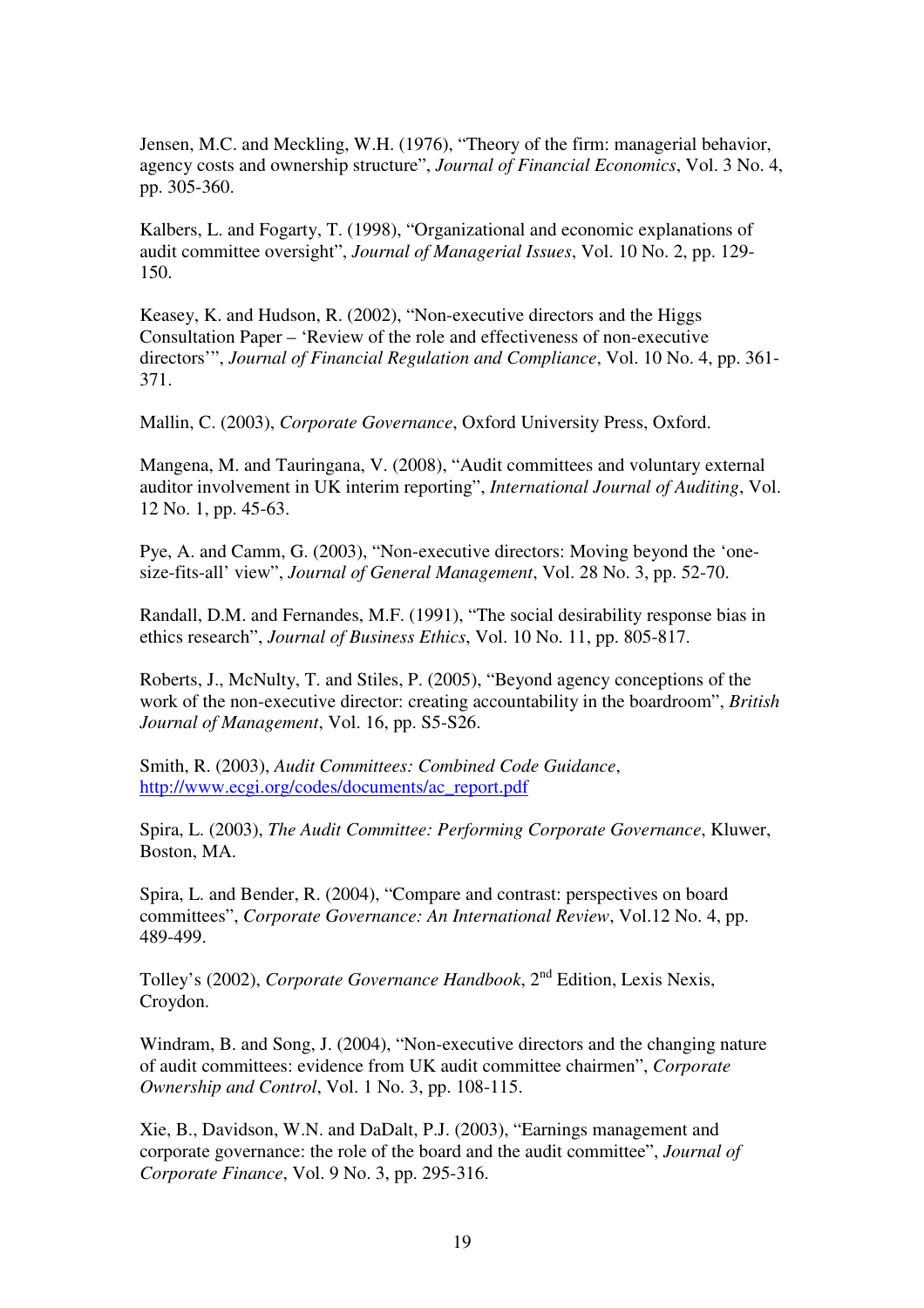|                      | No. of NEDs                          | Independent NEDs |
|----------------------|--------------------------------------|------------------|
| Cadbury Code (1992)  | At least 3                           | At least 2       |
| Combined Code (1998) | At least 3                           | Majority         |
| Revised Code (2003)  | At least 3 for larger<br>companies   | All              |
|                      | At least 2 for smaller<br>companies* | All              |

## **Table 1: Summary of the development of UK audit committee requirements**

 $\frac{1}{\text{*}$  I.e. those below FTSE 350

**Note: Further guidance on audit committees was published by the Financial Reporting Council in October 2008. This did not represent a change to the Code as such and publication was after the date for which the research data for this paper were collected. Any impact of the guidance takes some time to be reflected in corporate annual reports, giving reporting cycles and lead times.** 

**Table 2: Size of audit committees** 

| No. of non-executive | No. of companies | <b>FTSE 350</b> | <b>Others</b> |
|----------------------|------------------|-----------------|---------------|
| directors            |                  |                 |               |
|                      |                  |                 |               |
| 3                    | 24               |                 | 21            |
|                      | 14               |                 |               |
|                      |                  |                 |               |
| Total                | 49               | 16              | 33            |